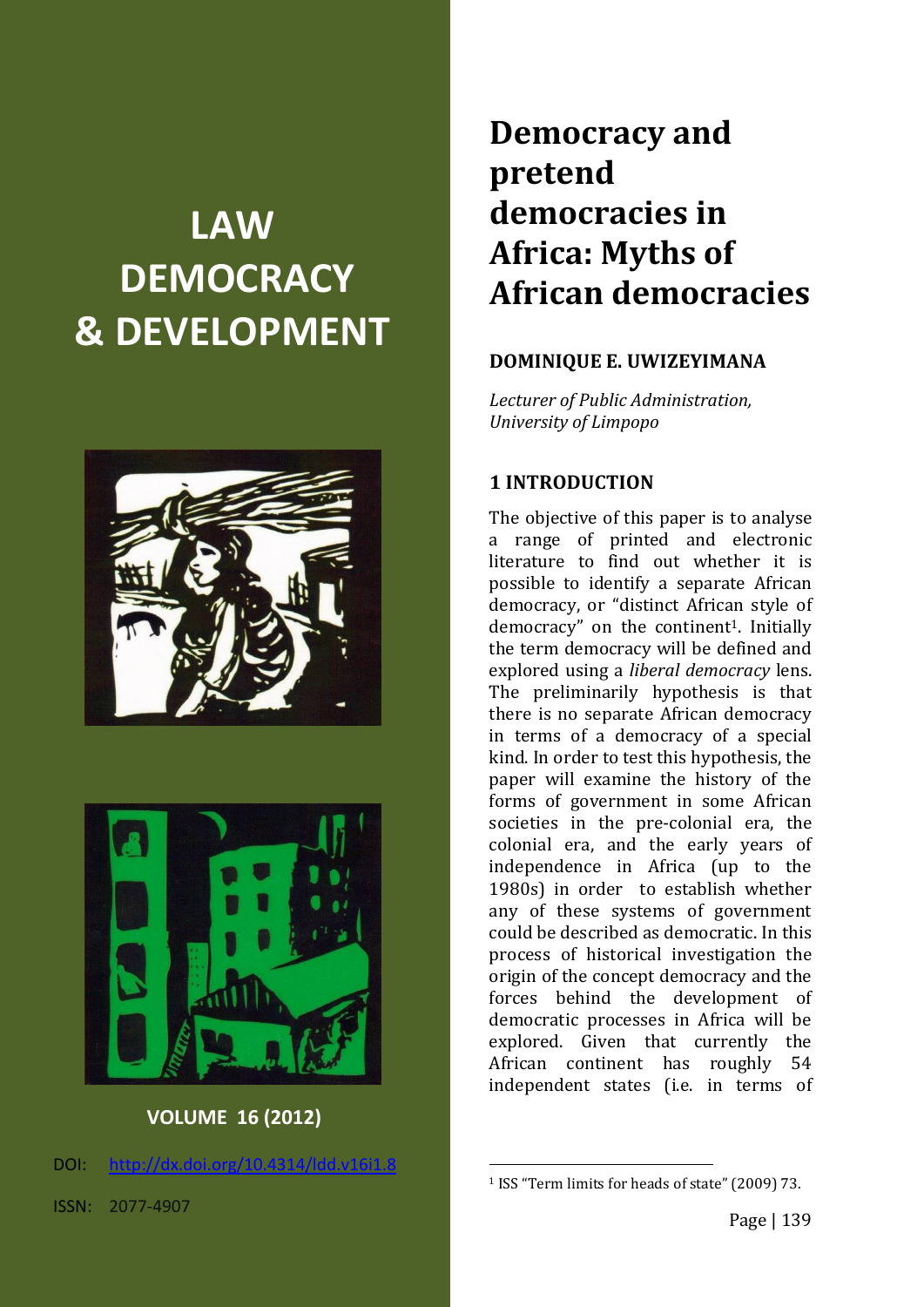having achieved independence from colonial powers and self-rule); the author uses the act of holding regular elections as the main criterion to classify into different categories the regimes or systems of government of various African states. The level at which each of them integrates some selected and specific democratic core values and/or procedures will be assessed. The historical forces behind the propagation of liberal democracy in Africa will also be examined. The confirmation or rejection of the research hypothesis is based on whether the values and principles on which liberal democracy are based are African (i.e. originated from Africa) and whether African leaders who claim to be democratic have voluntarily adopted and sustained the values of western liberal democracy or not. Some recommendations on how to deal with pretend democratic leaders on the African continent arising out of this analysis are offered at the end of the paper.

The African continent has roughly 54 independent states. Each of these independent states has a system of governance ranging from absolute monarchies and dictatorships to one approximating a western liberal democracy. Since it is practically impossible to study each individual state and system of government, in this paper, this research will focus on some selected regime prototypes. The analysis will use a liberal democratic lens with special emphasis on the political side (i.e. the ways in which political parties are formed and function, the ways in which candidates of various parties are elected, and the ways in which elections are run) of liberal democracy.

## **2 AFRICAN DEMOCRACY VS LIBERAL DEMOCRACY**

#### **2.1 African democracy**

In order to differentiate the term *African democracy* from the term *liberal democracy* as used in this research, it is important to analyse the thinking of African leaders of postindependent Africa. According to Ahluwalia all the African leaders of post-independence Africa such as Nyerere in Tanzania, Nkrumah in Ghana, and Kenyatta in Kenya dismissed multiparty democracy, a fundamental principle of liberal democracy, as not being congruent with their African traditions<sup>2</sup>. They argued that a system of one-party government was African and an essential part of the African tradition3. Therefore, according to their definition, an *African democracy* is a form of government based on one-party rule. Political parties may exist nominally- but may not freely organise political activities in opposition to the rulers and the ruling party.

Another description of African democracy put forward by African leaders of the post-African independence is based on their argument that traditional African societies rested on a politics of *consensus* not *competition* a principle they perceived to be promoted by proponents of multiparty democracy. In the post-colonial era the problem, with this *consensus* under this so-called *African democracy* in terms of democratic governance, was that it was to be achieved mainly between the monarch and his/her entourage (mainly relatives from the monarchs' clan, such as uncles and in-laws) and the ruling elites. The ordinary citizens were seldom consulted. Theirs was to obey, not challenge the commands of the ruling elites. In this situation the powers of the three branches of government, normally separated in democratic states, are concentrated in one man (or woman) at the helm of government in a form of African democracy

<sup>2</sup> Ahluwalia P, *Politics and Post-colonial Theory* (2001) at 56; Elliot F, *Dictionary of Politics* (1973) at 344.

<sup>3</sup> Ahluwalia, ibid, at 56.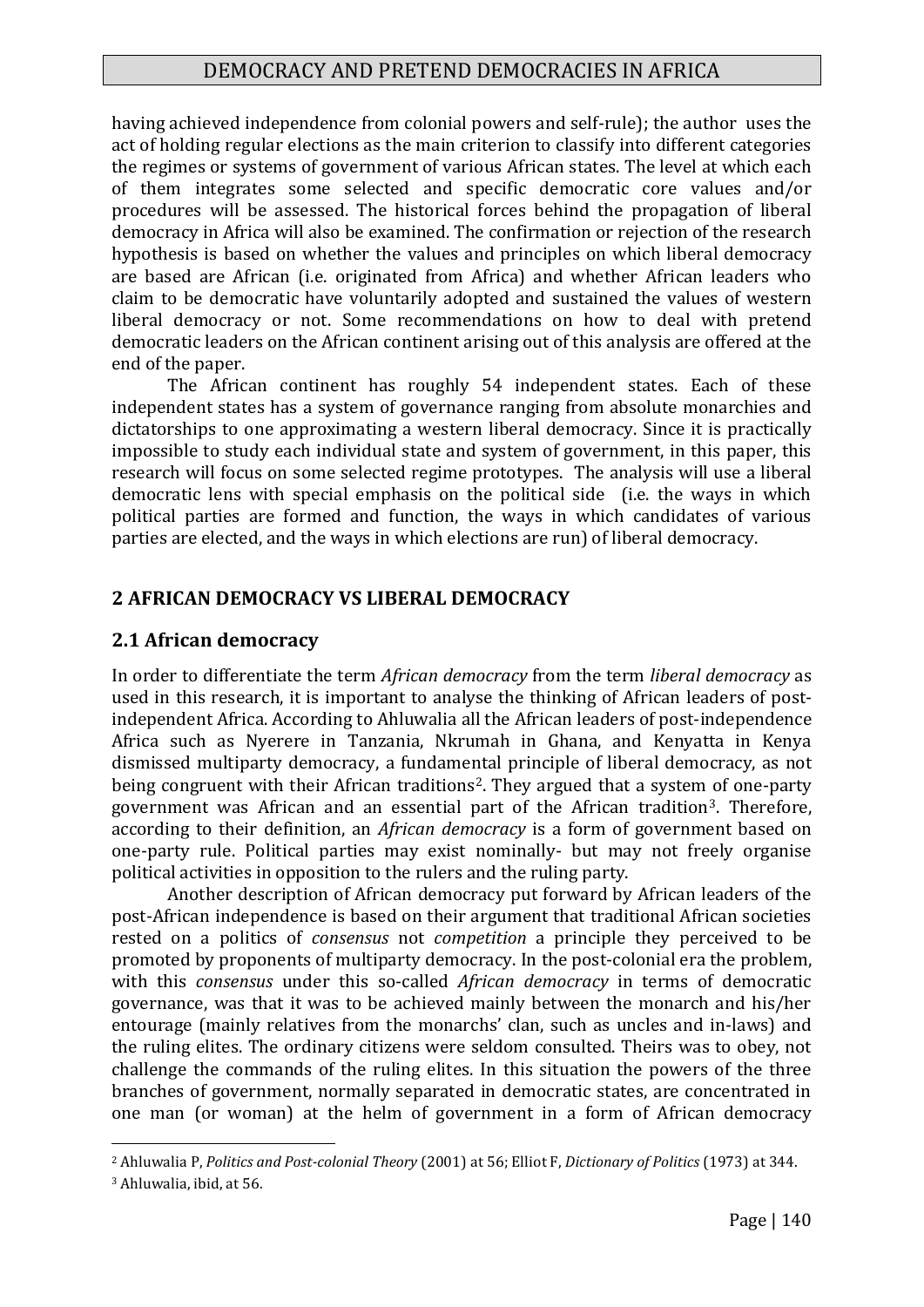envisioned by African leaders of the post-colonial era. Finally, except when the change of government is as a result of a military coup, or of an opposition party winning free and fair elections, power in African democracies has tended to be an intra-elite transfer (from the father to the son in the case in the monarchies, or from the incumbent president to a hand-picked successor).

## **2.2 Liberal democracy**

While the holding of regular elections is one of the necessary prerequisites for creating and sustaining a democratic regime, <sup>4</sup> liberal democracy (also called western liberal democracy) is, as both Obama and Clinton have pointed out, "more than just holding elections". <sup>5</sup> According to Clapham, "it is not sufficient to measure democracy by simply looking at whether elections are held regularly and according to national standards".<sup>6</sup> Clinton and Clapham are of the view that, in order to ensure good and sustained governance, a true democratic system needs more than regular elections. <sup>7</sup> Perhaps the best description of a true, or ideal, liberal democracy is that of Hillary Clinton, the Secretary of State of the USA, in her speech at the Headquarters of the African Union in Addis Ababa on 13 June 2011:

"Now, of course, creating the conditions that allow people and communities to flourish in a democracy cannot simply be a matter of holding elections; they are a necessary but not sufficient condition. Good governance requires free, fair, and transparent elections, a free media, independent judiciaries, and the protection of minorities. And democracy must also deliver results for people by providing economic opportunity, jobs, and a rising standard of living".<sup>8</sup>

However, notwithstanding the fact that all characteristics of a democratic regime considered to be critical to good governance, equity and the well-being of all citizens,<sup>9</sup> they are practicable only if there is a vibrant multi-party system where all citizens,<sup>10</sup> especially minorities, who may not support the ruling party, are free to express their views. Due to time and space constraints, this article will use the act of holding regular elections as the main criterion or measure to classify different African regimes into two groups: democratic or non-democratic (i.e. dictatorship or monarchic) regimes. This research will draw conclusions as to whether the selected prototype regime (i.e. original regimes or original copies) as evidenced in the main regimes on the African continent<sup>11</sup> is democratic or not on the basis of the existence, well-being and functioning of opposition parties and how, or to what degree, the ruling party integrates democratic values in the processes that puts it into power and sustains its term(s) of office.

<sup>4</sup> Pausewang S, et al "Ethiopia since the Derg" (2002) at 6-8; Clinton HR, "Remarks at African Union" (2011) at 2-3.

<sup>5</sup> Obama B, in Cyllah A "Democracy and Elections in Africa" (2010).

<sup>6</sup> Clapham in Pausewang, *et al*. (n 4 above) at 8.

<sup>7</sup> Clinton (n 4 above) at 1-2; Clapham (n 4 above) at 8.

<sup>8</sup> Clinton, ibid, at 1-2.

<sup>9</sup> Cloete F, *et al*. "Assessing sustainability in developing Countries" (2003) at 240.

<sup>10</sup> Franck TM, "The Emerging Right to Democratic Governance" (1992) at 47.

<sup>11</sup> Elliot (n 2 above) at 985.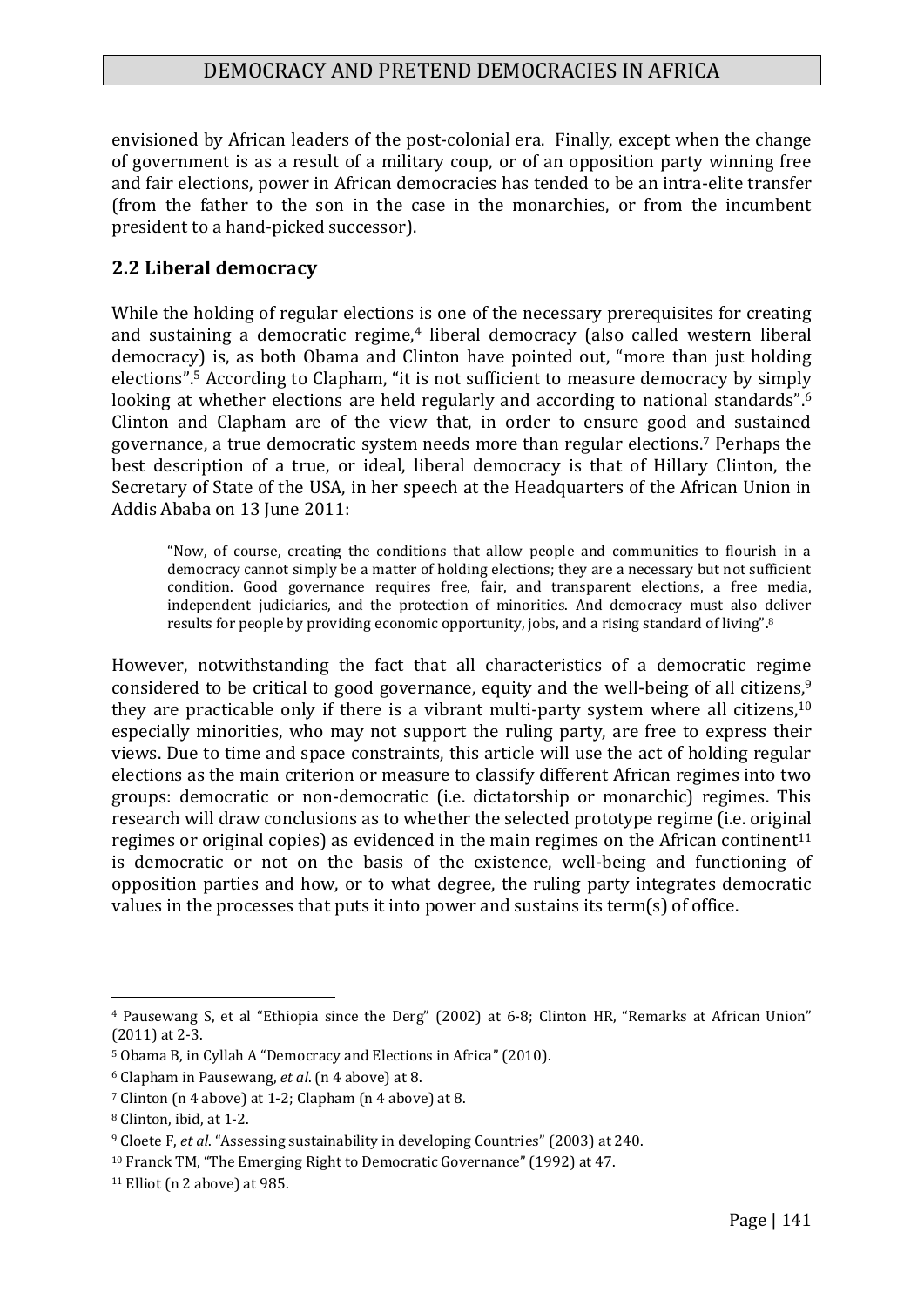## **3 ORIGINS OF LIBERAL DEMOCRACY**

The literature shows that, prior to European colonisation, African societies had experience with self-rule. According to Vansina, Barclay and Mfuniselwa, pre-colonial Africa had strong and well-organized monarchic systems scattered around the continent. <sup>12</sup> According to Nabuderi some of these systems, such as the Buganda kingdom in East Africa (now Uganda) and the Ashanti kingdom (now Ghana) could match the European monarchic systems of that time in terms of organisation and maintaining power. <sup>13</sup> While it could be argued that this experience of self-rule of the pre-colonial era provided a precedent for forms of direct democracy, they did not come close to being liberal democracies in the modern sense. In order to illustrate this, an analysis of the African monarchic systems in the pre - and post-colonial era is provided below.

Pausewang et al argue that "democracy as a modern style of governance is in theory and practice a European phenomenon that has grown out of European history and built on European social ideals and political movements". <sup>14</sup> This is also the view of Proudly Afrikan which argues that democracy as we know it today (multi-party, the right to vote, the rights to freedom of expression and to own private property etc.) is based on specifically western principles. <sup>15</sup> In order to examine the validity of this claim, it is necessary to examine the history and development of *liberal Western* democracy. As a system of government, liberal democracy began to develop in Europe in the eighteenth century in the form of extending rights to underprivileged groups (slaves, minority groups, women and the poor) in terms of equal participation in material benefits and political decision-making. Democracy later spread from Europe (France 1789) and North America (1861-65) to developing countries in the 1980s. 16

## **4 OPPOSITION PARTIES IN A LIBERAL DEMOCRACY**

Lipset and Rokkan, and Hoeane, describing the development and history of democratic systems of government in developing, or post-colonial, countries, argue that political parties play a critical role in a country's democratic consolidation. <sup>17</sup> According to Schattschneider, it is "political parties [that] created democracy and one cannot imagine modern democracy except in terms of political parties". <sup>18</sup> He goes on to argue that it is the condition and functionality of opposition parties in any regime that remains the best measure of how democratic that regime is.<sup>19</sup> A number of authors, such as Dolo, Olaleye and Teshome, endorse Schattschneider's argument, arguing that democracy cannot

<sup>12</sup> Vansina J, " A Comparison of African Kingdoms" (1962) at 324–335; Barclay "People without government" (1992); Mfuniselwa "Ubuntu: The essence of democracy" (1996) at 23.

<sup>13</sup>Nabuderi DW, "Traditional and modern political systems in contemporary governance in Africa" (2003) at 7.

<sup>14</sup> Pausewang (n 4 above) at 2.

<sup>15</sup> Proudly Afrikan "Swazi Constitution" (2011) at 2.

<sup>16</sup> Pausewang et al (n 4 above) at 2; Kerrod R, "World Encyclopaedia" (1988) at 75.

<sup>17</sup> Lipset SM & Rokkan S, "Party Systems and Voter Alignments" (1967); Hoeane "The Racial/Ethnic Interpretation of South Africa" (2004) at 3.

<sup>18</sup> Schattschneider EE, "Party government" (1942) at 1.

<sup>19</sup> Ibid.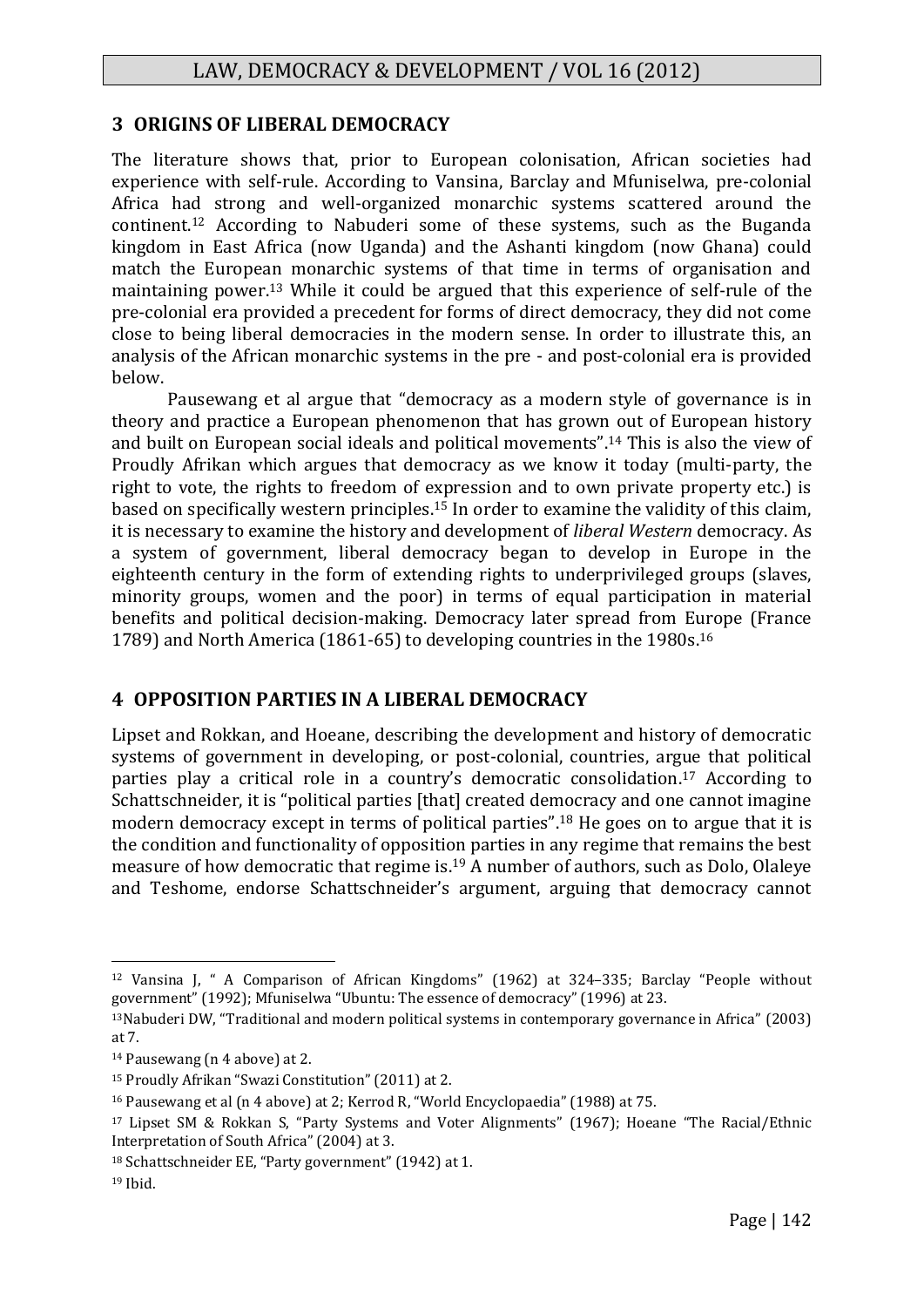function without a diverse range of political parties from which voters can choose.<sup>20</sup> This view is also held by Obeng, who argues that "multi-party elections are today about the only internationally acceptable route to power". <sup>21</sup> According to Ahluwalia, the essence of democracy resides in the relationship between the state and the people, particularly in terms of how much control the people have over the state. <sup>22</sup> Several political parties are therefore necessary in order to ensure that citizens have real choices in who governs them. <sup>23</sup> In addition, in a democratic state the existence of functioning political parties allows citizens to punish the ruling party by voting for the opposition if it fails to live up to their expectations once elected to power.<sup>24</sup>

## **5 THE 21ST CENTURY DICTATORSHIPS**

According to Olaleye, a healthy multiparty democracy is one in which opposition parties are able to operate freely<sup>25</sup> while dictatorships are systems of government in which no opposition parties exist, and if some opposition parties happen to exist they have no freedom to represent the interests of those who, for one reason or the other, feel excluded from the ruling party.<sup>26</sup> Most importantly, dictators abuse power against their own citizens. Lord Action (1834-1902) in his famous aphorism, "Power tends to corrupt, and absolute power corrupts absolutely"<sup>27</sup> was echoed in 2009 in the words of Zille, the leader of the Democratic Alliance (DA), the main opposition party in South Africa, during the campaign to prevent the ANC from getting a two-thirds majority in parliament. In Zille's own words: "it doesn't matter whether the hands [that are holding that power] are black [referring to the ANC-led government] or white: the fact is that power tends to corrupt, and absolute power corrupts absolutely, regardless of the power holders' skin colour". <sup>28</sup> This is why, according to Mesfin some former liberation movements failed to convert the remarkable participatory gains made during their struggles into participatory governance but turn into dictatorships.<sup>29</sup> The main common characteristics of dictatorship governments include: lack of transparency; lack of effective legislature to act as a check on illegal activities; lack of independent judiciary to ensure adherence to the rule of law; and lack of freedom of expression in the media and for opposition parties. 30

<sup>1</sup> <sup>20</sup> Dolo E, "Opposition parties: Benefits and Challenges in Building Democracy" (2006) at 1-8; Teshome W, "Opposition parties and the politics of opposition in Africa" (2009) at 3; Olaleye W, "Democratic Consolidation and Political Parties in Lesotho" (2003) at 2.

<sup>21</sup> Obeng KW, "Democracy in Africa's Post-Conflict States" (2011) at 1.

<sup>22</sup> Ahluwalia (n 2 above) 77.

<sup>23</sup> Afrobarometer "Poll of 18 African Countries" (2006) at 1-3.

<sup>24</sup> Boyne GA, *et al*. "Changing the guard or moving the desk chairs" (2008) at 2-4; Hoeane T, "Under Strain: The Racial/Ethnic Interpretation of South Africa's 2004 Election" (2004) 3 (2) *Journal of African Elections*  3.

<sup>25</sup> Olaleye (n 20 above) at 2.

<sup>26</sup> Schlemmer L,"Testing times for democracy in South Africa" (2008) at 1.

<sup>27</sup> Lord Action (1834-1902) in Heywood A, *Politics* (2003) at 7.

<sup>28</sup> Zille H, "Thank you for voting for change" (2009) at 1.

<sup>29</sup> Mesfin B, "The Danger of African Liberation Movements" (2008) at 1.

<sup>30</sup> Ibid.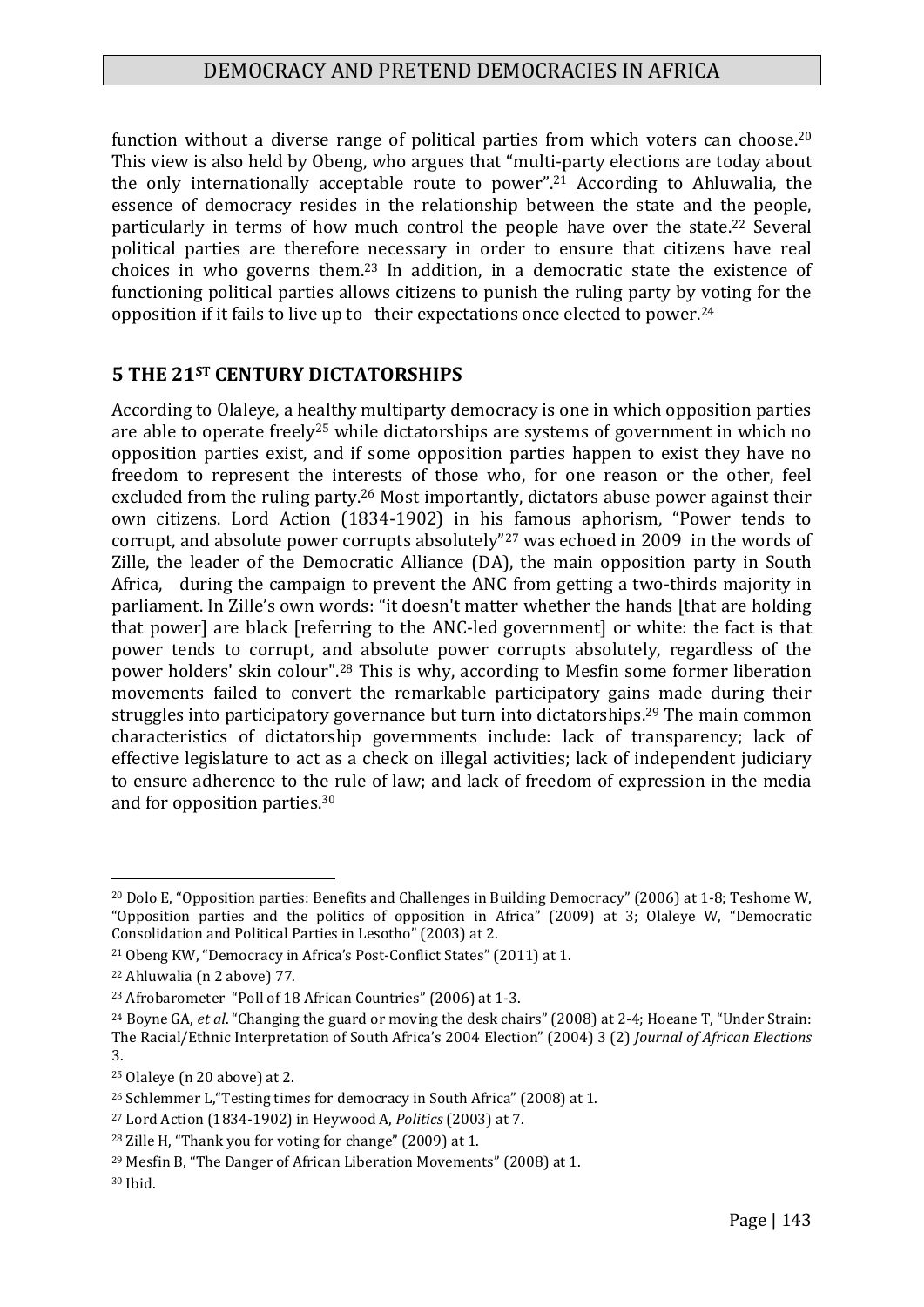#### **6 PROTOTYPES FOR ANALYSIS**

Using the criteria of voting, we can divide the African States into two main groups: The countries in which there has never been an election of the ruler such as the hereditary Monarchs of Swaziland<sup>31</sup> and King Mohammed VI of Morocco<sup>32</sup> and the "Revolutionary" Leaders" such as Muammar Gaddafi, the (former) leader of the Libyan Arab Republic<sup>33</sup>. Monarchies are hereditary while *Revolutionaries* tend to stay in power for a very long time. For example, Muammar Gaddafi ruled Libya with an iron fist for 42 years, from 1969 to 2011, without a single election. <sup>34</sup> Due to the fact that Gaddafi, one of the few African revolutionary leaders was overthrown by the Libyan Transitional Government in 2011, this type of regime will not be included in the focus of this research. Col Muammar Gaddafi used to call himself a "Revolutionary Leader" because he led the Revolutionary Command Council (RCC) (a group of young nationalist army officers) who overthrew King Idris I in September 1969.<sup>35</sup> Thus, according to the criteria underpinning this analysis, the prototype of an African monarchy regime is Swaziland.

The second group encompasses all African states in which elections are carried out regularly, but this group is also divided into two different sub-groups. The first subgroup includes all the states in which some kind of multi-party election is carried out, but where the election is simply a political exercise designed primarily to legitimise the intra-elite transfer of power. The prototypes for this sub-group include Rwanda and Uganda. This first group is synonymously referred to as *pretend democracies*, *virtual democracies* or *face democracies.* <sup>36</sup> They are called *pretend democracies* because although they claim to be based on democratic principles, the changes from absolute rule which are claimed to have been made are more nominal than real. They continue to hold on to the African traditions which, as has been described, do not permit opposition parties, despise multi-party democracy and thus in reality remain single-party dominated governments. Their constitutions claim they adhere, among others, to the United Nations' Universal Declaration of Human Rights of 10 December 1948<sup>37</sup> and the African Charter on Human and Peoples' Rights of 27 June 1981, which specifically stipulates in its preamble that "freedom, equality, justice and dignity are essential objectives for the achievement of the legitimate aspirations of the African peoples", while those in power continue to violate human rights, limit the freedom of association and view civil society groups with mistrust and suspicion.

The second sub-group includes all the states in which the principles and values of the western model of liberal democracy, also referred to as *open democracy*, or *full democracy*, have been successively incorporated into the political culture. Examples of these are Botswana, <sup>38</sup> Mauritius and South Africa. <sup>39</sup> The prototypes of this group in Southern Africa are South Africa and Botswana and Ghana in West Africa. However,

<sup>31</sup> Europa World Year Book "*Europa World Year Book"* (2003) at 3912.

<sup>32</sup> Heywood (n 27 above) at 342.

<sup>33</sup> The Europa World Year Book (n 31 above) at 2600.

<sup>34</sup> Makalima M, "Motormouth or Marthyr?" (2011) at 994*;* Putnam "With Libya's Megalomaniac Philosopher-King" (2011) at 1.

<sup>35</sup> Elliott (n 2 above)285; Europa World Year Book (n 31 above) at 2596.

<sup>36</sup> Pausewang *et al* ( n 4 above) at xv-1.

<sup>37</sup> Universal Declaration of Human Rights (1948) Article 1.

<sup>38</sup> Mangcu X, "Role of lobby, civic groups in democratization" (2003) at 6; Molomo MG, "Pula" (2001) at 23.

<sup>39</sup> Ahluwalia (n 2 above) 76; Roux A, "Everyone's guide to the South African Economy" (2002) at 17.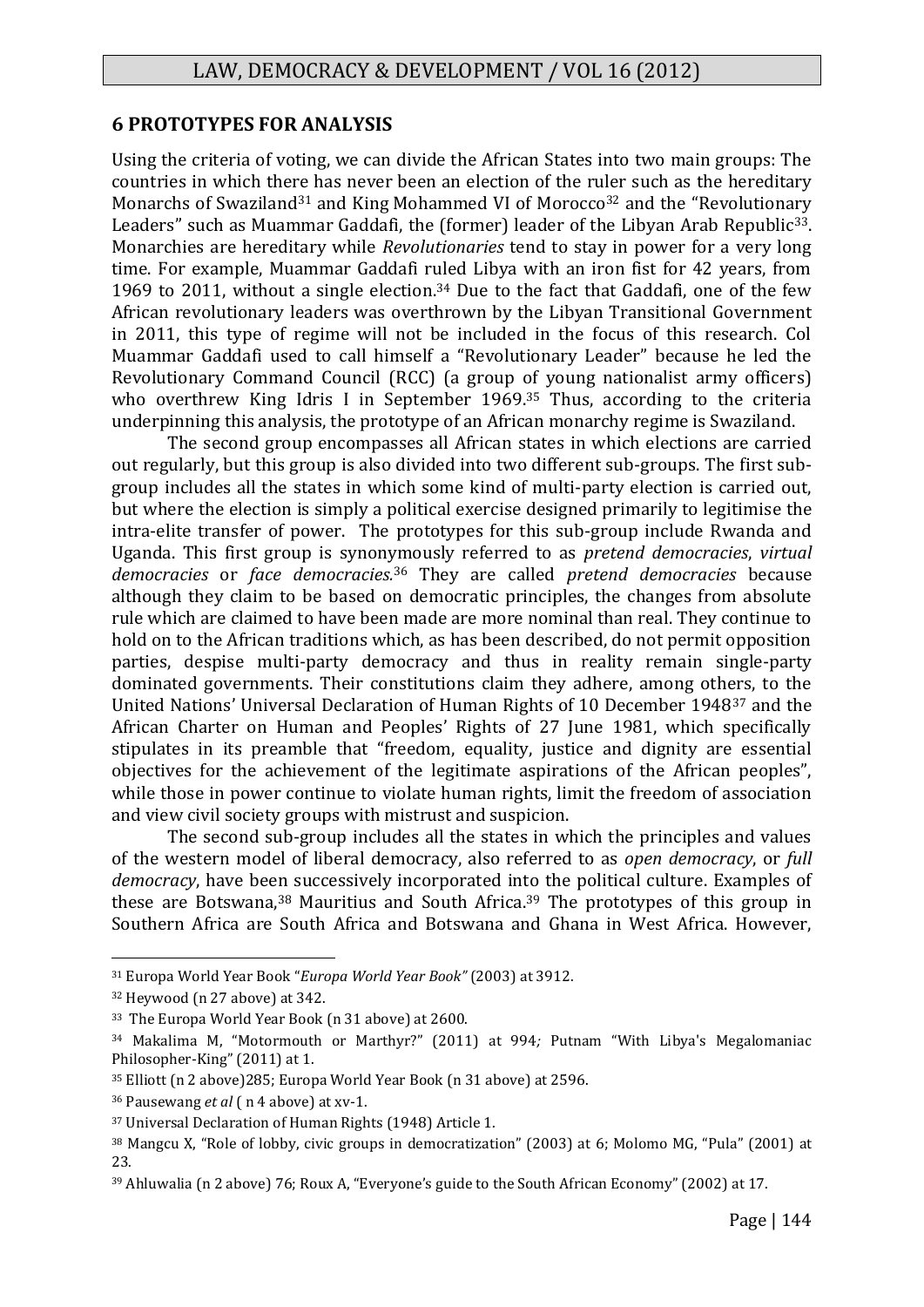while the main focus of this paper is the prototypes, information regarding the regime of any other African country will be included in the discussion as and when the argument allows for or requires it.

#### **7 LIBERAL DEMOCRACIES IN AFRICA BEFORE THE 1960s**

#### **7.1 Monarchies in the pre-colonial era**

Heywood defines monarchies as systems of rule dominated by one person: "literally means rule by one". <sup>40</sup> A monarchical system is also "an institution in which the position of head of state is filled not as a result of an election, but via inheritance or dynastic succession". <sup>41</sup> There are striking similarities between the pre-colonial monarchic systems of Europe and Africa. According to Mafeje "traditionally, Europe was a land of corrupt absolute monarchs and predatory and callous, cunning and ruthless feudal lords"<sup>42</sup>. Like their counterparts in medieval Europe  $(11<sup>th</sup>$  to  $16<sup>th</sup>$  centuries)<sup>43</sup>, many if not all of the African kingdoms of the pre-colonial era were oppressive. <sup>44</sup> Evidence also shows that many African kingdoms such as those ruled by the Rwandan and the Nkore/Ankore kings were characterised by gruesome human rights violations. For example according to Kintu, in Kingdoms such as Ruanda (now Rwanda), the "*Umwami*, (king) official drum and symbol of royalty, known as KALINGA**,** was decorated with the dried penises of Hutu men". <sup>45</sup> "The Queen Mother, who wielded significant power, had her two spears, symbols of her authority, anchored in two Hutu babies" when she felt the need to do so. <sup>46</sup> Similar acts of brutality and dehumanisation of the kings' subjects are also found in Nkore/Ankore, one of the four traditional kingdoms of Uganda abolished by Milton Obote in 1967. For example, Mugizi recounts "disturbing stories of how the Omugabe" (King of the Nkore kingdom) abused the Banyankore (citizens of the Ankore kindom). <sup>47</sup> According to Mugizi, the Omugabe's spear never touched soil, so one of the king's subjects had put out his foot for the spear to stand48. Another dehumanising ordeal for the king's subject was one created by the custom of the "Omugabe refusing to spit on the ground, but in the mouth of a subordinate" $49$ . The leadership and organisational skills of King Shaka Zulu of the Zulu Kingdom, (now KwaZulu-Natal in South Africa) have been credited for Shaka Zulu's conquest of other peoples in his project to extend the Zulu kingdom. <sup>50</sup> However, the brutality he meted out to his warriors in the name of discipline is said to be "comparable to that of western conquerors" in the 19th Century.<sup>51</sup>

<sup>40</sup> Heywood (n 27 above) at 426.

<sup>41</sup> Ibid.

<sup>42</sup> Mafeje (2002) at 4.

<sup>43</sup> Kerrod (n 16 above) 68.

<sup>44</sup> Nabudere (n 13 above).

<sup>45</sup> Kintu R, "The truth behind the Rwanda tragedy" (2005) at 2.

<sup>46</sup> Kintu, ibid, at 2; Ndikumana V "Healing the Wounds of the Past" (2011).

<sup>47</sup> Mugizi PK, "Nkore kingdom will remain a dream" (2011) at 1.

<sup>48</sup> Ibid.

<sup>49</sup> Ibid.

<sup>50</sup> Madi P, "Leadership Lessons from Emperor Shaka Zulu the Great" (2000) at 2.

<sup>51</sup> Weir J, "Challenging heroic masculinity: leadership myths of nineteenth century" (2008) at 1*.*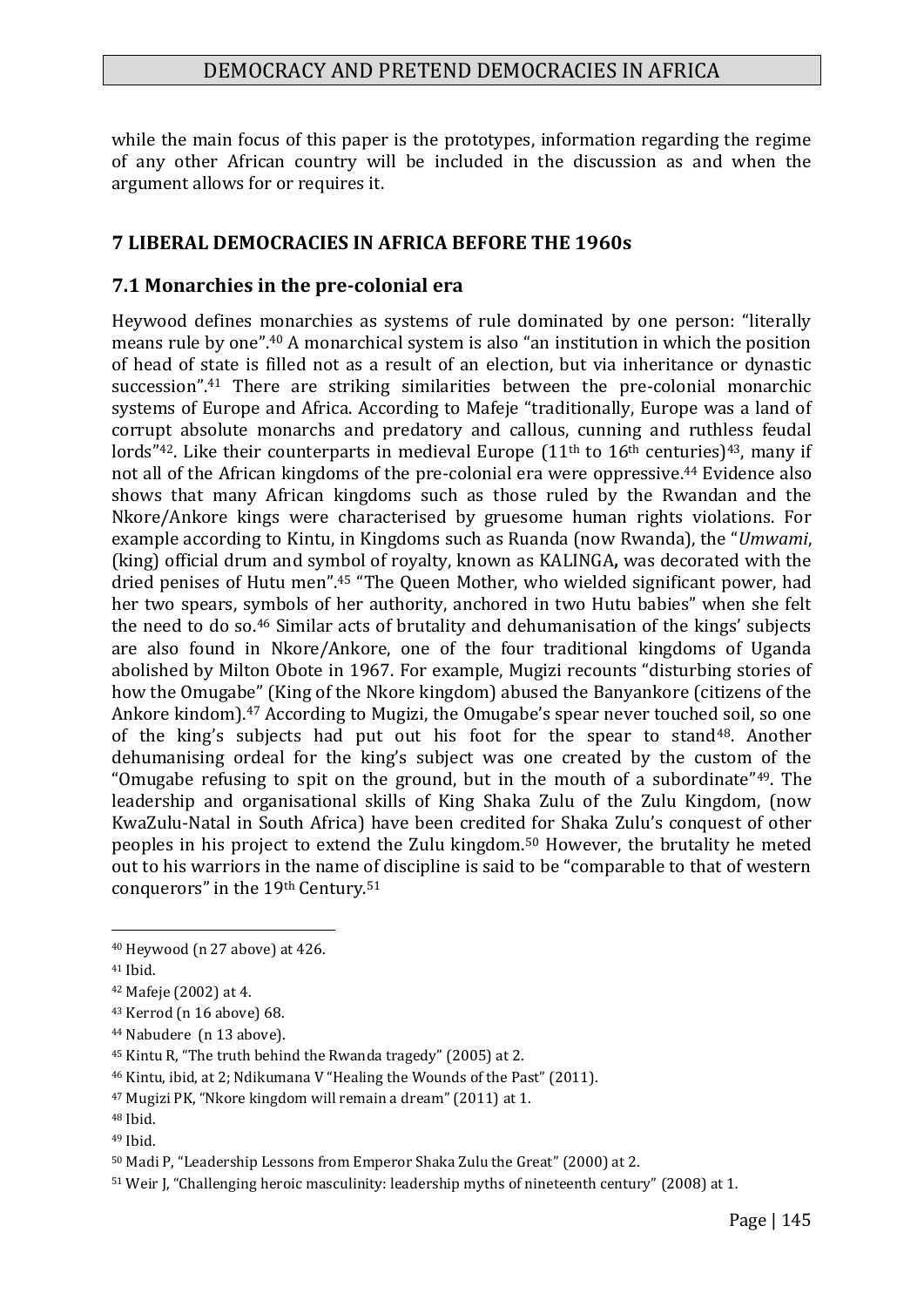## **7.2 The colonial era**

The colonial era in Africa could be placed between the 1880s and the 1960s. While the governments of the countries in Europe from which the colonisers came could be described as "democratic" in terms of having a multiparty system and at least some of their citizens having voting power, colonisation was not a democratic system. <sup>52</sup> The argument that there was no democracy (i.e. no election of rulers, no opposition parties, no respect for human rights etc.), in Africa in the colonial period is best presented by Mafeje who argues that the:

"Colonial state, as the term signifies, was a creation of the colonial powers for their purposes. As such, it exhibits specific characteristics that are not found in the metropolitan state. These are: (i) an imposition from outside i.e. ready-made and extrinsic to the society in which it exists; (ii) a contrivance meant to administer not citizens but colonial peoples or natives i.e. to administer not subjects but objects; (iii) not accountable to those who are administered but to itself and ultimately to the metropolitan power; (iv) arbitrary use of power and lack of transparency; (v) highly extractive, especially with regard to the peasants; and (vi) disregard of all civil liberties in the colony". 53

This is also the view of Witbooi, Chief of the Nama (1884-1894) in 1891, who described the brutality and inhumanity of the Germans' rule (1884-1918) in South-West Africa (now Namibia), a rule based on "unbearable, impossible, unattainable, unacceptable, unmerciful and unfeeling laws". 54

The brutality of the German rule is not an isolated case. Any colonised country has stories of how undemocratic and brutal the colonial system was. The Belgian colonial system is another example of a brutal system which resulted in the barbaric killing, beating and hacking off the limbs of the Congolese men and women who resisted the system of unpaid hard labour introduced by King Leopold II (the Belgian King in 1885). <sup>55</sup> The Belgians were also responsible for the murder of Prime Minister Patrice Lumumba in January 1961<sup>56</sup> because he resisted Belgian colonial rule. In summary, there is no single example in the literature of a colonial system based on democratic principles.

## **8 DEMOCRACIES IN THE POST-COLONIAL ERA**

## **8.1 Modern monarchies**

Modern monarchies, monarchies in the 21st century in Africa, can range from absolute monarchies such as the one in Swaziland and constitutional monarchies such as those of Lesotho and Morocco. <sup>57</sup> A factor common to all monarchical regimes, and what makes them undemocratic, is that none of them is based on the popular consent. <sup>58</sup> Transfer of

<sup>52</sup> Mafeje (n 42 above) at 6-7.

<sup>53</sup> Ibid, at 6.

<sup>54</sup> Lewis L, "New African History Report" (2003) at 62.

<sup>55</sup> Ibid (2003) at 58.

<sup>56</sup> Elliot (n 2 above) at 519.

<sup>57</sup> Ramaema "The constitution of Lesotho" (1993) at 29; Mzizi J, "Swaziland country report" (2011).

<sup>58</sup> Ahluwalia (n 2 above ) at 77.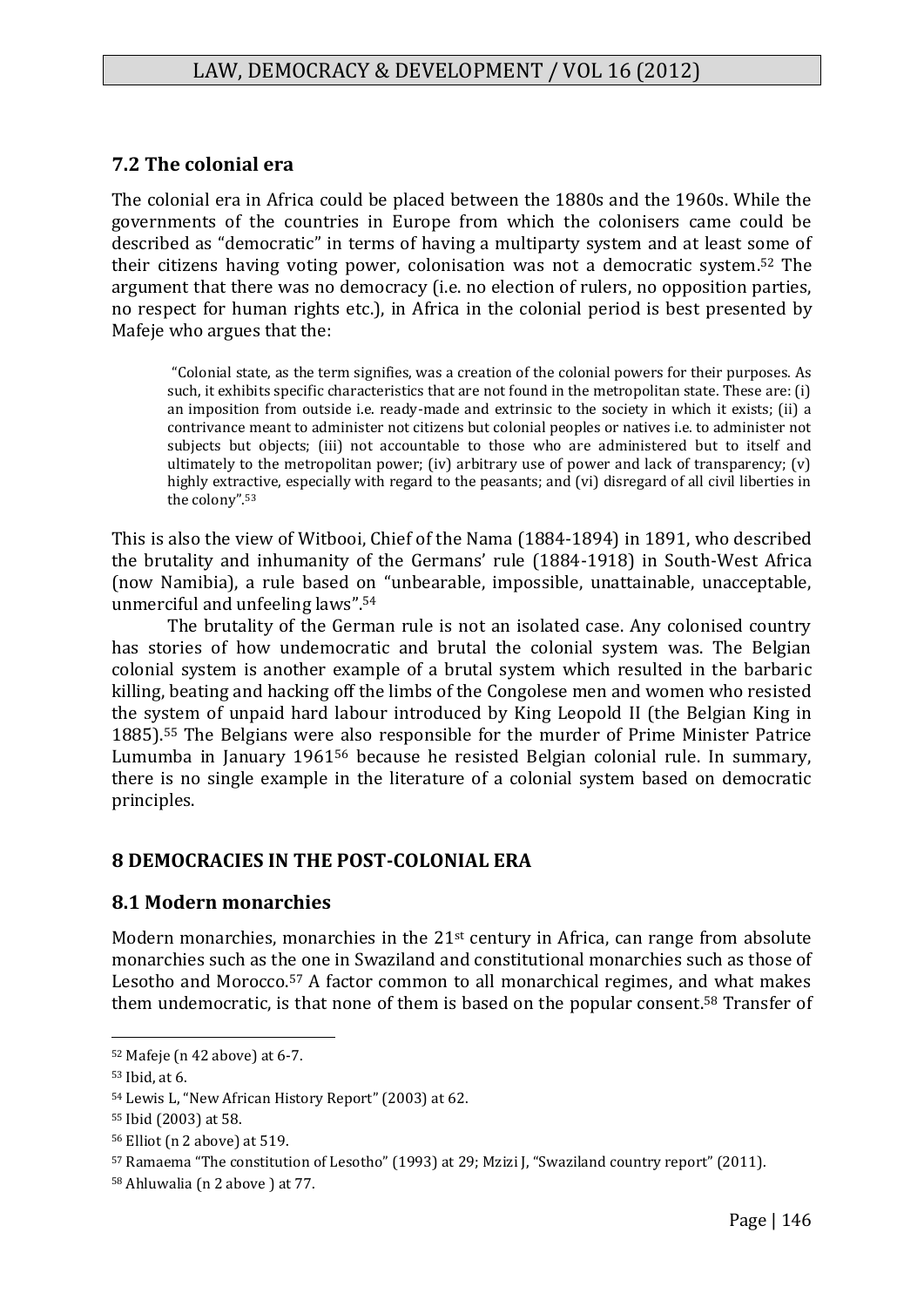power in monarchies is hereditary and thus Kings and Queens are never elected to power by their subjects. <sup>59</sup> Using the Swazi Kingdom as an example of this, historically the first person to become king after the kingdom's independence from Britain in 1967 was King Sobhuza II. King Sobhuza II inherited the kingdom from a generation of other kings of the same lineage. When he died in August 1982 he was replaced by his son Prince Makhosetive.

However, following the Swazi tradition, the Queen Mother Dzeliwe initially took over the reign because Prince Makhosetive was not yet 21 years old. Prince Makhosetive was officially inaugurated as King Mswati III in 1983 at the age of 18. Since kings/ queens do not retire, King Mswati III is expected reign over the Swazi people until his death. A system which is not open to public scrutiny or democratic contestation cannot be democratic. 60

## **8.2 Division of power and freedom of association**

Perhaps the most anti-democratic phenomenon observed in the generations of African monarchic systems is that the King has the final authority and holds and exercises ultimate power in all matters. <sup>61</sup> For example, in Swaziland the independence constitution of 1967 and the new constitution, which took effect on the 13th October 1978, vested the supreme executive, legislative and judiciary powers in the Swazi king. <sup>62</sup> It was only in 2005 that Swaziland enacted a constitution which provides for the independence of the judiciary. <sup>63</sup> However, while the judiciary is independent in most civil cases64, the legislative powers are still shared between the Swaziland Parliament and King Mswati. 65

The Swazi Constitution, which made provisions for the freedom of association, was first outlawed by King Sobhuza II (the father of and king preceding Mswati III) in April 1973. <sup>66</sup> The decree which banned political freedom of association remained in effect till 2005 when the new constitution was enacted. However, while section 14(1) (b) of the Constitution of the Kingdom of Swaziland (2005) provides for the right to freedom of assembly and association<sup>67</sup> the same Constitution makes no mention of citizens' right to join or form opposition political parties. In addition, although freedom of association is enshrined in the constitution, permission to hold political gatherings has often been denied and prodemocracy protesters are routinely dispersed and arrested by police. 68

The Imbokodvo National Movement (INM, a party founded by King Sobhuza II in January 1964) has been and remains the only official traditional party in Swaziland<sup>69</sup>. According to Europa World Year Book, one of the parties which were established in

<sup>59</sup> Heywood (n 27 above) at 342; Europa World Year Book (n 31 above) at 3912.

<sup>60</sup> Mangcu (n 38 above) at 8; Kalley J, & Olaleye W, "Election Update" (2011) at 1.

<sup>61</sup> Europa World Year Book (n 31 above) at 3912.

<sup>62</sup> Ibid.

<sup>63</sup> Sec 41 of the Constitution of Swaziland (2005).

<sup>64</sup> Freedom House (2008) at 1-2.

<sup>65</sup> Sec 106 – 107 of the Constitution of Swaziland (2005).

<sup>66</sup> Proudly Afrikan (2011) at 2-3; EISA (2008) at 1.

<sup>67</sup> S 14 (1) (b) of the Constitution Swaziland (2005).

<sup>68</sup> Freedom House (n 64 above) at 1.

<sup>69</sup> EISA (n 66 above) at 1.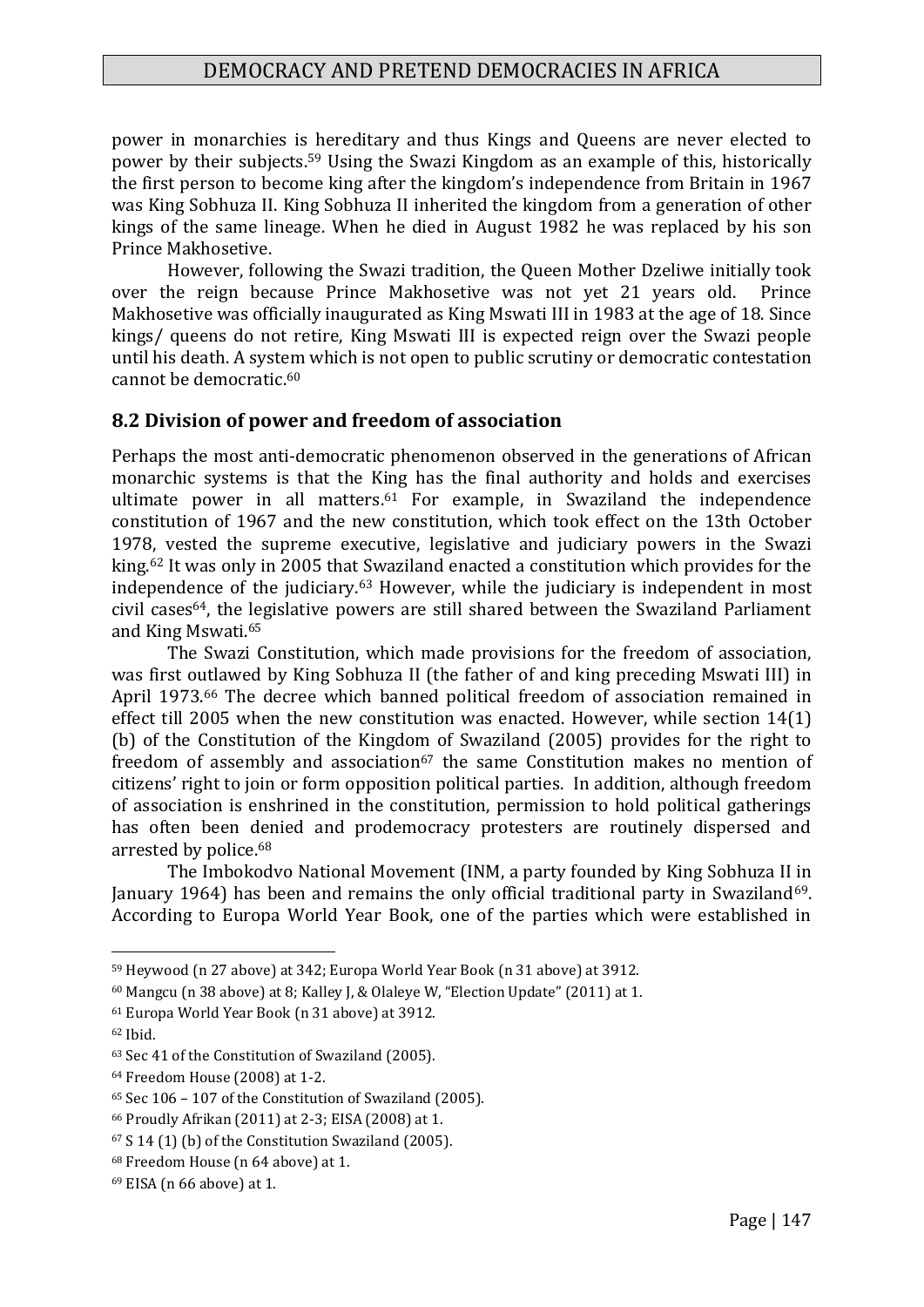1983 in spite of the prohibition against forming political parties is the People's United Democratic Movement (PUDEMO). <sup>70</sup> Since its formation many of its leaders and members as well as members of its youth movement, the Swazi Youth Congress (SWAYOCO), have been constantly harassed, arrested and imprisoned by the Swaziland government's security forces. For example, they were imprisoned in 1990 and 1991, on allegations that they had distributed tracts, and embarked on a peaceful march, which questioned the legitimacy of the Monarch's unilateral undertaking to reform the Swazi constitution. <sup>71</sup> The government paramilitary units were also responsible for crushing the pro-democracy peaceful marches on the 12 April 2011. 72

## **9 INDEPENDENT STATES: THE 1960S**

Except for Zimbabwe and Namibia, which became independent in 1980 and 1990 respectively, the abolition of apartheid in South Africa in 1994, the independence of South Sudan in 2011, and the continued dominance of Morocco over Western Sahara, all other African countries gained their independence during the 1960s. <sup>73</sup> However, according to Mafeje, "the successor to colonialism was not *uhuru* (freedom in ki-Swahili)".<sup>74</sup> As briefly discussed in 2.1 above, African leaders of the post-colonial era such as Julius Nyerere of Tanzania, Nkwane Nkrumah of Ghana, Kenneth Kaunda of Zambia, despised western liberal democracy and the values upon which it is founded. They claimed that the values of liberal democracy are not compatible with long established African traditions<sup>75</sup>, opting instead to continue with the tried and tested practices of the monarchic (i.e. pre-colonial era) and colonial era systems of government. As seen above the two systems were undemocratic as they were both based on the unquestioning respect for and obedience to the ruler and on consensus rather than debate and opposition.

## **9.1 The IMF and World Bank's democratisation project: 1980s**

It has been illustrated above that democracy as a modern style of governance was not born in Africa. The literature shows that in the early 1980s the IMF and World Bank used a number of measures, such as financial aid and economic sanctions, to try to force many African countries into adopting a form of liberal democracy.<sup>76</sup> According to Pausewang et al "today Europe is the driving force in spreading democracy in Africa".<sup>77</sup> By the 1980s, democracy in Africa was often promoted as inseparable from free market

<sup>70</sup> Europa World Year Book (n 31 above) at 319.

<sup>71</sup> Mangcu (n 38 above) at 7.

<sup>72</sup> Motsamai D, "Swaziland: can southern Africa's last absolute monarchy democratise?" (2011) 20 *African Security Review* 42-50.

<sup>73</sup> Lewis (n 54 above); Nyati P, '"MDC Spokesperson interview with SABC reporters"

<sup>(2004).</sup>

<sup>74</sup> Mafeje (n 42 above) at 5.

<sup>75</sup> Chemhuru M, "Democracy and the Paradox of Zimbabwe: Lessons from Traditional Systems of Governance" (2012) 3 (10) *The Journal of Pan African Studies* at 181; Nyamnjoh FB, "Our traditions are modern, our modernities traditional: Chieftaincy and democracy in contemporary Africa" (2004) at 1.

<sup>76</sup> Kerf M & Smith W, "Privatising Africa's infrastructure" (1996) at 3; Kiggundu MN, "Civil services reform" in Minogue M, et al "*Beyond the New Public Management"* (1998).

<sup>77</sup> Pausewang *et al* (n 4 above) at 2.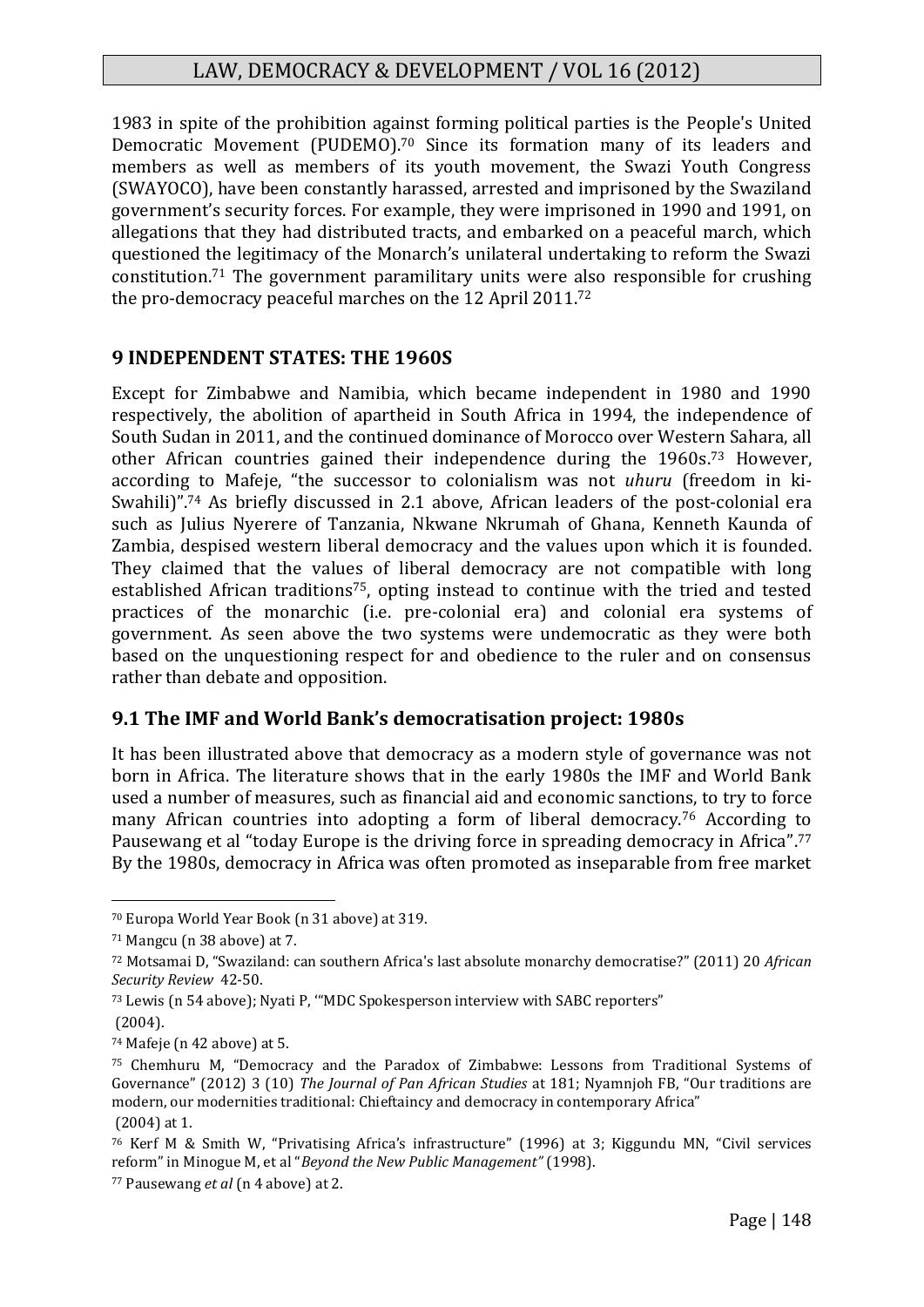economy to the third World.<sup>78</sup> This is also the view of Asad who argues that "the imperial and colonial states (i.e. Western European countries) are behind the construction and destruction of any processes going on in Africa". <sup>79</sup> The literature shows that the IMF and the World Bank's democratisation project has generally fallen short of African peoples' expectations.

#### **9.2 The results of the democratisation project**

According to the Human Rights House's Index on censorship report of 2001, Botswana and Mauritius were the only "fully free" or liberal democratic African countries in 1987. <sup>80</sup> With the exception of South Africa, which has been regarded by international observers as the model of democracy in Africa since 1994, <sup>81</sup> no other country has been declared fully free over the past 20 years. According to Pausewang *et al* the kind of "democracy" which was introduced by the Western Monetary Agencies on the African continent has taken the role of "face democracy" "virtual democracies", "face democracies", "pretend democracies"<sup>82</sup> or "disillusionment democracies". <sup>83</sup> Currently the prototypes of Africa's fully democratic regimes include Botswana and South Africa, while Rwanda and Uganda are the prototypes of Africa's *face democracies*.

#### 9.2.1 *Africa's fully democratic regimes: Botswana, South Africa and Ghana*

The role of the IMF and the World Bank in the democratisation process of Botswana has not been properly or fully documented. However, some researchers such as Chemhuru and Iwuchukwu claim that any meaningful search for an African theory of democracy must begin with a radical rejection of liberal democracy<sup>84</sup>, and others such as Nyamnioh and Fayemi argue that liberal democracy must be modified or "domesticated" in order to suit African culture and traditions. <sup>85</sup> Available literature seems to contradict this view. For example, according to Mangcu, Botswana is the archetype of a strong and vibrant democracy with a synthesis of both modern liberal democratic values and traditional African values. The modern democratic values upon which it is based include free and fair multi-party elections, freedom of speech, freedom of press, and freedom of individual while the traditional African values are based on the Batswana language and culture. <sup>86</sup> In Mangcu's view, liberal democracy has succeeded in Botswana more than in any other African country since its independence on 1st March 1965. <sup>87</sup> Botswana has held regular, free and fair election since 1966.<sup>88</sup> While the international community has been concerned about the outcomes of elections of many other African states, Botswana

<sup>78</sup> Austin G, "Markets, democracy and African economic growth" (2000) at 543*.*

<sup>79</sup> Asad in Ahluwalia (n 2 above) at 52.

<sup>80</sup> Ahluwalia (n 2 above) at XVIII; Mafeje (n 42 above) 9; Pausewang *et al* (n 4 avove) at 1; Mangcu (n 38 above) at 6.

<sup>81</sup> Roux (2002) 17

<sup>82</sup> Pausewang *et al* (n 4 above) at XV-1.

<sup>83</sup> Ahluwalia (n 2 above ) at 77.

<sup>&</sup>lt;sup>84</sup> Iwuchukwu O, "Democracy and Regional Ontologies" (1998) at 90; Chemhuru (n 75 above) at 185.

<sup>85</sup> Fayemi A, "Towards an African Theory of Democracy: Thought and Practice" (2009) *1(1) A Journal of the Philosophical Association of Kenya* 101; Nyamnjoh (n 75 above) at 1.

<sup>86</sup> Mangcu (n 38 above) at 6; McCullum H "Ruling party sweeps in to victory in Botswana" (1999).

<sup>87</sup> Ibid.

<sup>88</sup> Tlakula P,"Promoting free and fair elections" (2011) at 2.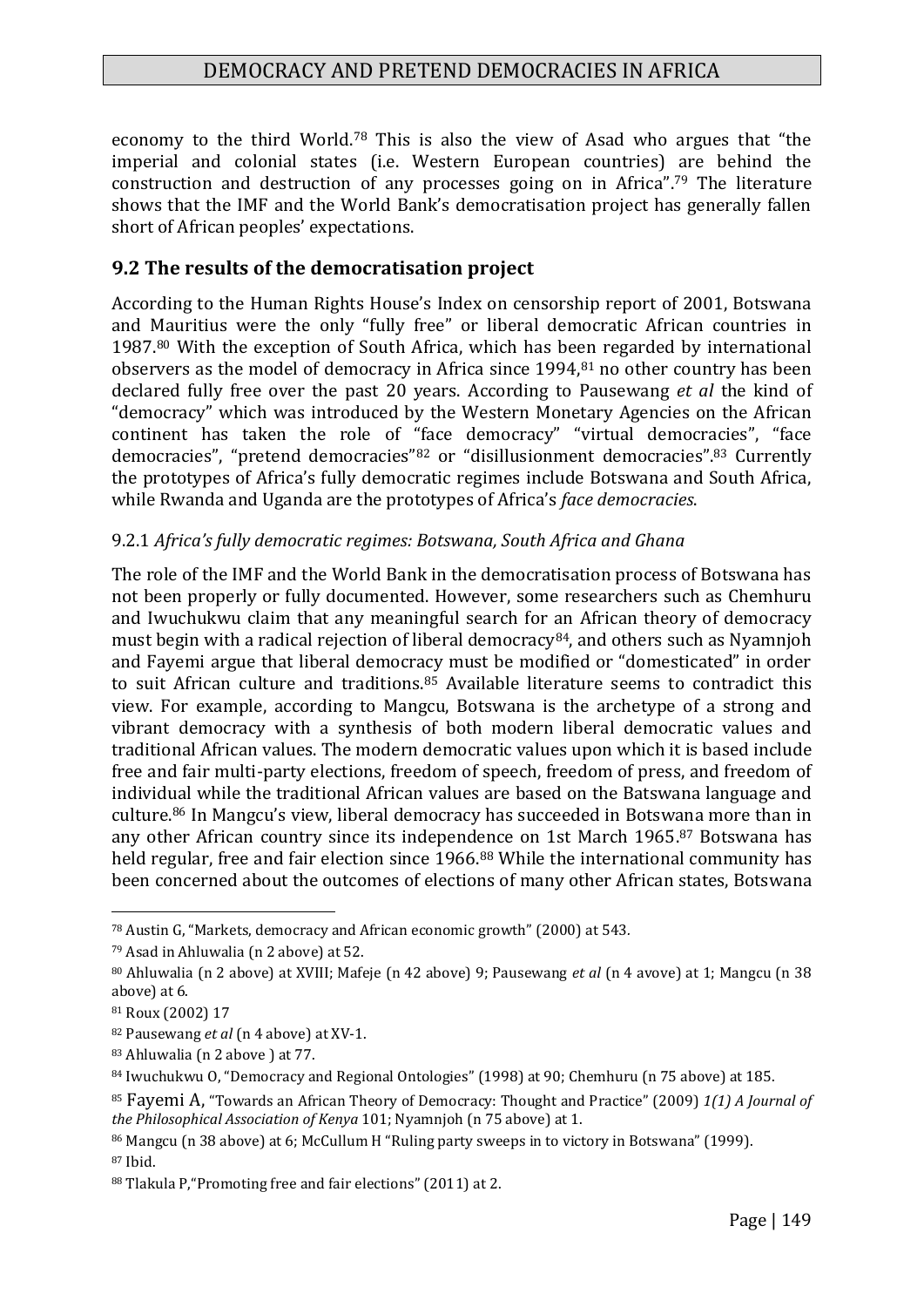remains the exception.<sup>89</sup> The international community is committed to attempts to influence circumstances in countries where there has been an absence of power sharing before and since independence, or where there have been autocratic or despotic rulers, or where a country has gone through turbulent periods in its history perhaps accompanied by human rights violations. None of these has been applicable to Botswana. 90

Perhaps the other (if not only) African country in which liberal democracy can be said to be fully established is South Africa. It is important to mention that, while the white minority government in South Africa before 1994 discriminated against the black (i.e. generally all non-white but specifically "Bantus") majority, <sup>91</sup> it was in theory based on a form of multiparty system. That is, there were other parties besides the National Party (NP) such as the United Party, the Progressive Party (later became the Democratic Party) and others competing for power during the apartheid period (1948-1994).

Thus the Republic of South Africa can currently be said to be a democratic state founded on the democratic values of human rights and freedom since 1994. In terms of their Constitution, South African citizens are guaranteed universal adult suffrage, regular, free and fair elections, and a multi-party system of democratic government.<sup>92</sup> The fact that the South African government subscribes to accountable, responsible and open democracy, and to the political rights of its citizens which include the right to form or campaign for a political party of choice and to stand for election, is best demonstrated by the fact that there are more than 117 registered (estimate 2009) political parties from which South African voters can choose as alternatives to the ruling party.<sup>93</sup> The South African Constitutional Court order extended the right to vote to prisoners, making South Africa one of the few countries in the world where even criminals have the right to exercise their democratic rights. 94

Finally, Ghana is one of the western African countries that, in spite of having suffered decades of military rule, has made remarkable progress towards democracy in the past two decades. Ghana obtained independence in 1957. <sup>95</sup> Unfortunately, President Nkwame Nkhrumah, one of the post-independent presidents who despised liberal democracy and its values as being foreign to the African traditions of no opposition parties, no individual rights etc., became its first president (1957-1966). <sup>96</sup> Nkrumah's intense hatred for multiparty democracy led to his not only establishing a one-party state but also to going ahead in the vesting and consolidation of all the three powers of government in him. According to Elliot, Dr Nkhrumah had the power not only to appoint but also to dismiss all High Court Judges at his discretion. <sup>97</sup> Nkrumah's hatred for democratic rule created a model for successive military dictatorships that finally overthrew him on 24 February 1966. <sup>98</sup> Military dictatorship rule remained the hallmark

<sup>89</sup> Otlhogile B, "Botswana remains unique in Sub-Saharan Africa" (1994) at 294.

<sup>90</sup> Freedom House Report (2010) at 1.

<sup>91</sup> Posel D, "What's in a name?" (2001) at 53.

<sup>&</sup>lt;sup>92</sup> Constitution of the Republic of South Africa, section 1(d).

<sup>93</sup> Booysen S, "The Political environment of elections" (2009); Tlakula P, "Election updates" (2009).

<sup>94</sup> *Minister of Home Affairs v National Institute for Crime Prevention and the Re-Integration of Offenders (NICRO) and Others* (CCT 03/04) (2004) 42.

<sup>95</sup> Beckman B, *Organising the farmers: cocoa politics and national development in Ghana* (1976) at 1. <sup>96</sup> Ibid.

<sup>97</sup> Ghanadistricts (2006) at 2-3.

<sup>98</sup> Elliot (n 2 above) at 191.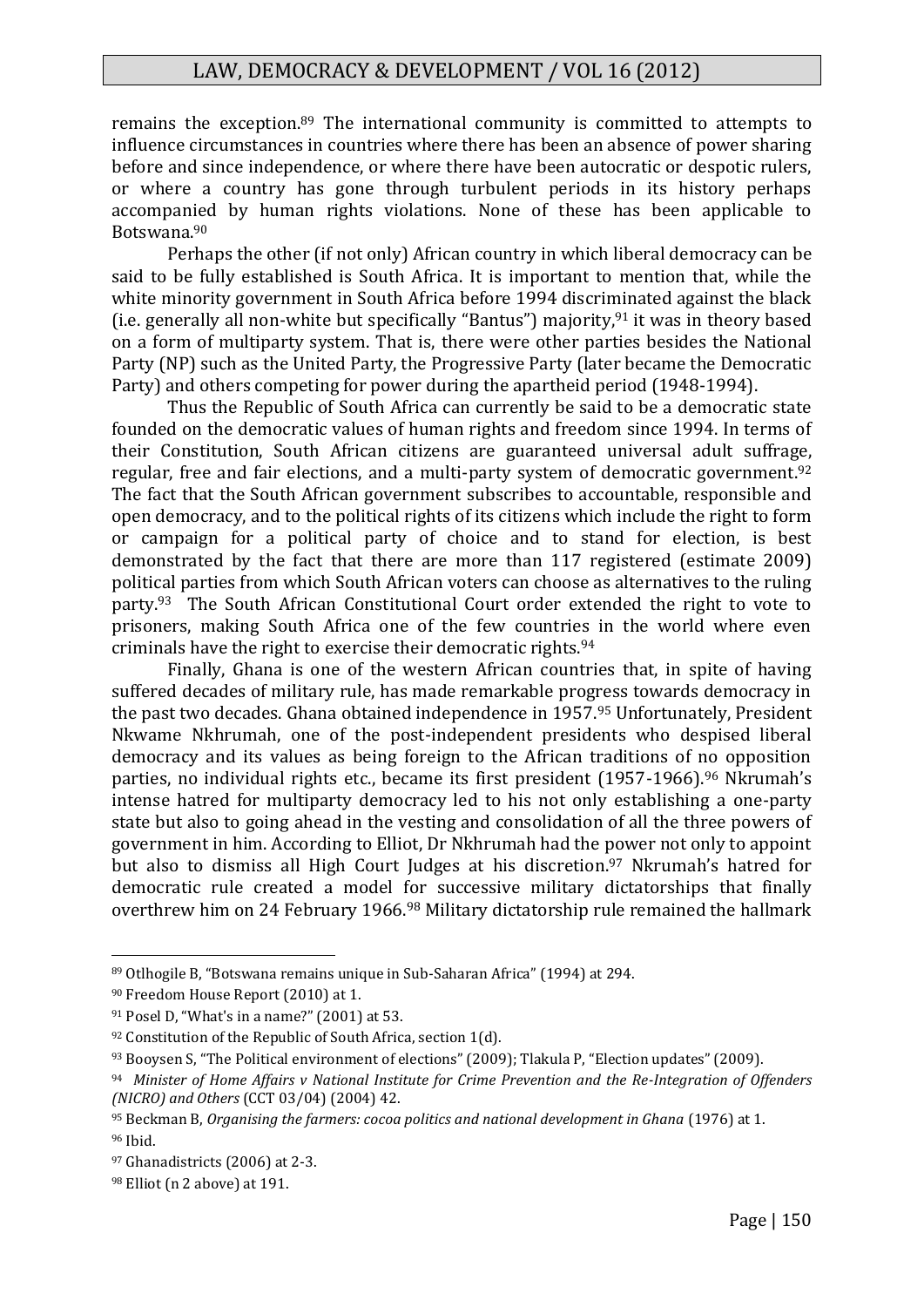of the Ghanaian regimes until early 2001 when the last military rule of Lieutenant Jerry Rawlings was defeated by John Kufuor. 99

Ghana is now a vibrant multiparty democracy bustling with more than a dozen political parties. In December 2004, eight political parties contested parliamentary elections and four parties, including the New Patriotic Party (NPP) and National Democratic Party (NDC), contested presidential elections. <sup>100</sup> Ghanaian democracy was again consolidated by the departure of President Kufuor after his two-terms in government (2011-2008). Ghana is now widely considered Africa's rising star in terms of multi-party democratic rule because of power changing hands democratically and peacefully after presidents have served their two terms. For example, in the 2008 national elections power shifted from the NPP to the opposition party, the NDP.

#### 9.2.2 *Intimidation of opposition parties*

According to Sache, Botswana has remained unique in Sub-Saharan Africa due to the fact that when many countries such as Tanzania and Zambia abolished the Westminster model of democracy, opting for a one-party regime(s), Botswana retained its multiparty democratic system after independence in 1965 and has continued to do so. <sup>101</sup> Three political parties, namely the ruling Botswana Democratic Party (BDP), Botswana National Front (BNF) and the Botswana Congress Party (BCP)/Botswana Alliance Movement pact are represented in the current Botswana parliament.<sup>102</sup> Botswana has held general elections (both parliamentary and local councils' elections) every 5 years as section  $91(3)$  of Botswana constitution requires,<sup>103</sup> and the country has never had political prisoners like many other African countries. <sup>104</sup> While, as has been mentioned, the International Community has been concerned about the outcome of many other African elections it has not been concerned about Botswana. <sup>105</sup> There is also agreement that Botswana's human rights record has remained relatively clean. 106

In South Africa although nobody has been jailed by the ruling party (ANC) for being a member of the opposition party since the first democratic elections in 1994, tensions between the African National Congress (ANC) and the Inkatha Freedom Party (IFP) in Kwazulu Natal in the 2004 and 2009 elections and in the Eastern Cape as well as in the Free State between the ANC and the Congress of the People (COPE), often taint South African elections.<sup>107</sup> Despite these isolated shortcomings, many international observers, such as the Southern African Development Community (SADC), Commonwealth and the African Union (AU) agree that elections in South Africa are generally free and fair. 108

<sup>99</sup> Centre for Democratic Development in Ghana (2009) at 1.

<sup>100</sup> US Department of State (2011) at 1.

<sup>101</sup> Sache I, "Political life in Botswana" (2003) 1.

<sup>102</sup> USA Department of State "Background Note: Botswana" (2011) at 1-2.

<sup>103</sup> Constitution of Botswana (sec 91).

<sup>104</sup> McCall-Smith S, "Botswana: The best of Africa" (2003)at 1.

<sup>105</sup> Otlhogile (n 85 above) 294.

<sup>106</sup> Freedom House Report (2010) 1.

<sup>107</sup> Leonard TM, "Encyclopaedia of the World" (2006) at 1463; Booysen (n 93 above) at 13-14; Kleinschmidt M, "Is 'Free and fair' a thing of the past?" (2009) at 18.

<sup>108</sup> Tsie B & Salim SA, "Observers declare elections free and fair" (2009) at 1.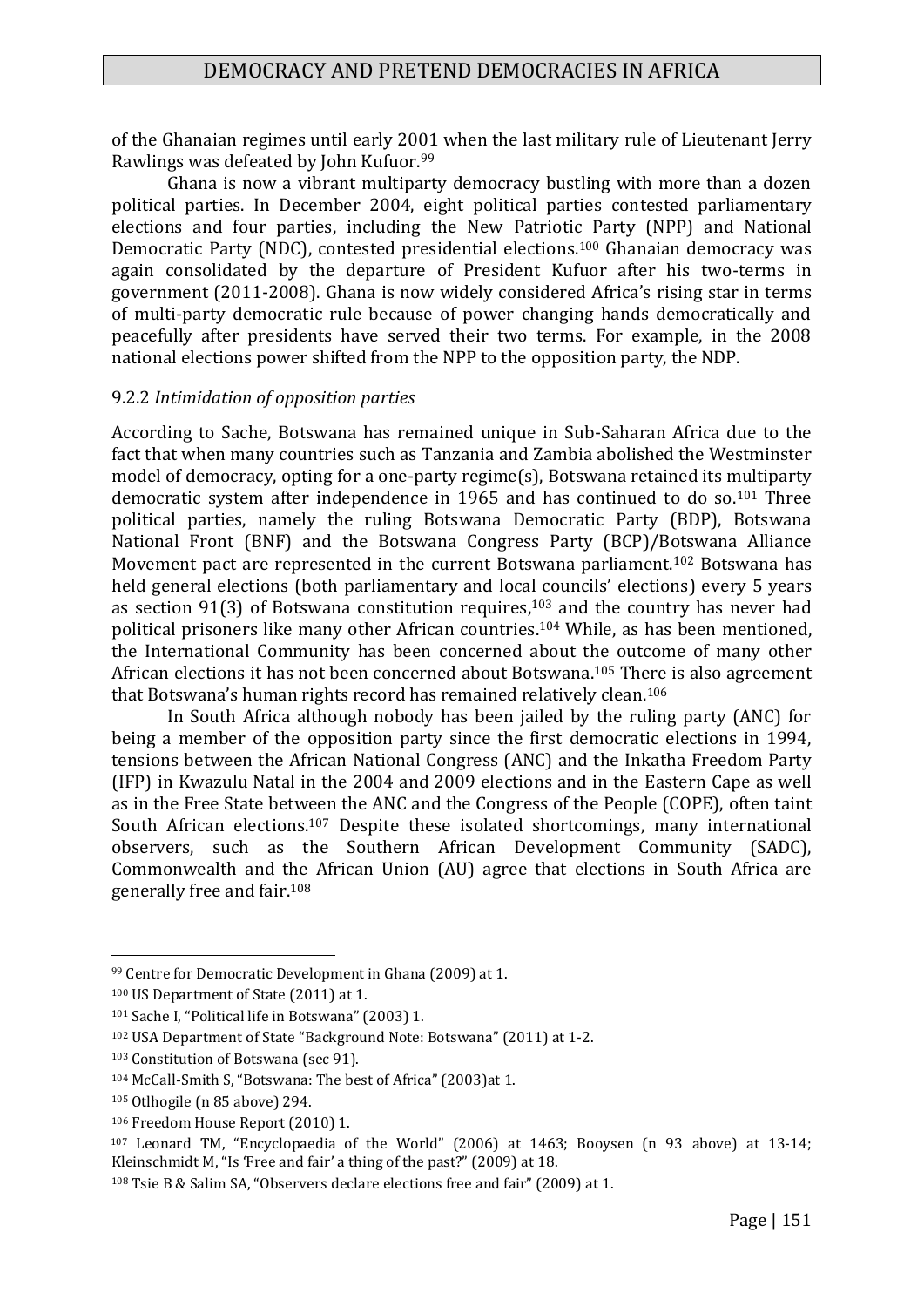However, according to Brunts, the continued success of countries such as Ghana, Botswana and South Africa's liberal democracy stands in sharp contrast to the string of incidents of electoral violence and flawed elections in other pretend African democracies<sup>109</sup> such as Rwanda, Uganda, Zimbabwe, the Republic of the Congo and others which are not discussed in this paper.

## **9.3 African** *Pretend democracies* **and democratic principles**

According to Breytenbach, the fundamental and particular feature of "pretend democracies" is the exclusion of the citizens from meaningful participation in government besides the freedom of opposition parties to contest the ruling party in debate or elections.<sup>110</sup> Pretend democracies as applied to some democratic African states, refer to those systems of democratic government which, although having adopted formally written constitutions in which those democratic ideals such as respect for human rights, freedom of the individual and of the media and other taken-forgranted democratic rights, do not enshrine or implement these values. According to Ahluwalia, such Western European driven processes have often resulted in a game of "intra-elite power circulation" in which the ruling party is consolidated in the form of a one-party state or the power is passed from one elite group to the other. <sup>111</sup> Except for the monarchic regimes, where power is inherited, as discussed above, and for a few countries which can be said to be fully democratic (as discussed above) the rest of the African states – roughly 49 out of 54 independent African states - fall into the *pretend democracy* category. For the purpose of this research, Rwanda is one of the prototypes of a pretend African democracy. Following are just some of the strategies that leaders of pretend democracies have used and use to remain in power.

#### 9.3.1 *Intimidation of opposition parties in pretend democracy: Rwanda*

The most recent *pretend democrat* of the 21st century is Major General Paul Kagame, the president of Rwanda since 2000. <sup>112</sup> Since the nineties Rwanda has made headlines because of war between the Rwandan Patriotic Front (RPF, dominated by Tutsis) and the former *Mouvement Révolutionaire National pour le Développement* (National Revolutionary Movement for Development - MRND, dominated by Hutus) beginning on 1 October 1990 and culminating in the Rwanda genocide in 1994<sup>113</sup> and the subsequent massacre of many Hutu refugees and Congolese citizens in the Eastern part of the Democratic Republic of the Congo in subsequent years. <sup>114</sup> The motive for the RPF's bloody war against the Rwandan government between 1990 and 1994 was supposedly to bring freedom and democracy to Rwanda115. The preamble to the Rwandan constitution states that "We the people of Rwanda…determined to fight dictatorship by putting in place democratic institutions and leaders freely elected by ourselves"116. Article 52 of the same constitution states that "[a] multi-party system of government is

<sup>109</sup> Brunts L, "Ghana: Africa's Rising star" (2008) at 1.

<sup>110</sup> Breytenbach WJ, "Ruler, labels and Mercantilists" (2002) at 2-5.

<sup>111</sup> Ahluwalia (n 2 above) 77.

<sup>112</sup> Rwema IT, "Behind the Presidential curtains" (2012)at 1.

<sup>113</sup> Kintu (n 45 above) 2; Prunier G, "Africa's World War" (2009) 1.

<sup>114</sup> UN Report ''République Démocratique du Congo, 1993-2003'' (2010) 1-563.

<sup>115</sup> The Permanent Consultative Council of Opposition Parties in Rwanda (2010) at 1.

<sup>116</sup> The constitution of the republic of Rwanda (2003) Article 1.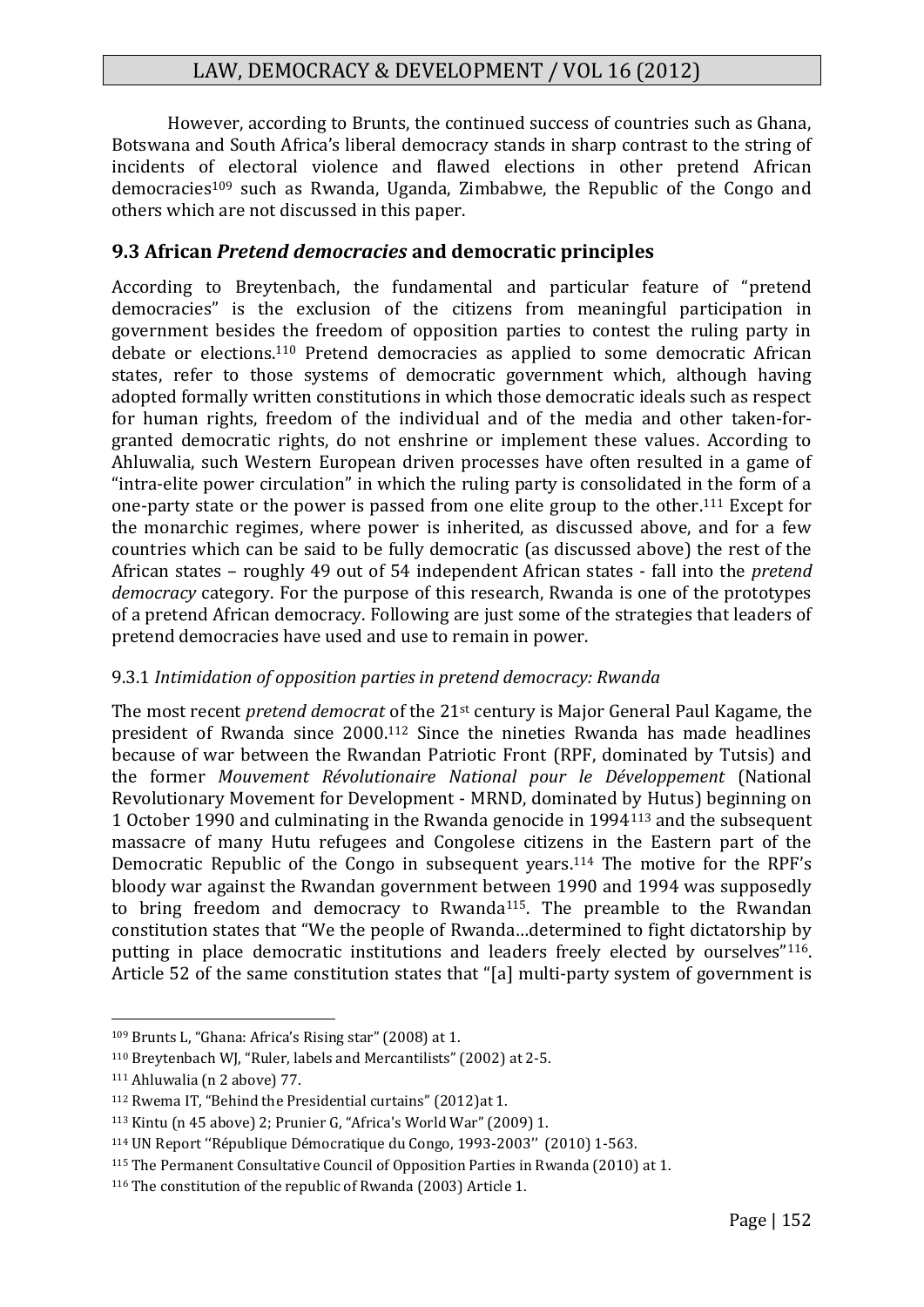recognized", while article 53 states that **"**Rwandans are free to join political organizations of their choice or not to join them".

However, in spite of these democratic principles as laid down in the Rwandan constitution, according to the Rally for the Democracy in Rwanda (RDR), a political party made up mainly by Rwandans living in exile "no other political party- except the RPF is allowed to campaign, to designate or back candidates in elections, neither to issue membership cards nor to hold public meetings or rallies in Rwanda".<sup>117</sup> Only persons supportive of the RPF government are allowed to be candidates. <sup>118</sup> Like any other regime in which the rulers are members of the armed force, the Rwandan ruling elites are prone to use directly and uninhibitedly what they know best: naked force"<sup>119</sup> against their people, in particular against the leaders and members of opposition parties. For example, Faustin Twagiramungu, the main opposition candidate in the 2003 presidential election "opted to run as an independent candidate after the government banned his party, the Movement Democratic Republican (MDR), and had many of its members imprisoned". <sup>120</sup> At the time Twagiramungu, the first Prime Minister of the RPF government (1994-2002), had just left the RPF to form his own party after falling out of favour with Paul Kagame.

In addition to this anti-democratic strategy, according to Grant, just before the 9 August 2010 elections, two opposition parties, the FDU- Inkingi and the Democratic Greens, were prevented from registering. About four months later Andre Kagwa Rwisereka, the vice-president of the Democratic Greens, was beheaded by the Rwandan secret services in 2010.<sup>121</sup> Not only have the political rallies of opposition parties which are not under the umbrella of the RPF been broken up violently by the police, but the Hutu opposition candidates have been targeted for arrest charged with "divisionism" or "genocide ideology". <sup>122</sup> Former president Pasteur Bizimungu, the president of the Party for Democracy and Renewal-Ubuyanja (PDR-Ubuyanja), was arrested in 2002 and sentenced to 15 years' imprisonment for divisionism. The "crime" was committed in the course of a magazine interview in which Bizimungu predicted Hutu violence and civil war unless the RPF started sharing power in a concrete and genuinely democratic way. <sup>123</sup> Other targets for incarceration or execution include Victoire Ingabire the president of the party - FDU Inkingi, who has been in jail since 2010 for "the Orwellian crime of genocide ideology". <sup>124</sup> Another victim is Bernard Ntaganda, president of the party PS Imberakuri who remains in jail for criticising the RPF government's lack of human rights and democratic rule in Rwanda. <sup>125</sup> An analysis of the various RPF antidemocratic strategies shows that no real and official opposition party was running against President Kagame in both the 2003 and 2010 elections. For example, according to Cowell, an official announcement from the Rwandan National Election Commission

<sup>117</sup> RDR "RDR condemns non-free and unfair local elections in Rwanda" (2002) at 1.

<sup>118</sup> Ibid.

 $119$  Mafeje (n 42 above) 3.

<sup>120</sup> Patten C, "Report for the European Union parliament's commission on the 2003 election in Rwanda" (2004) at 1-3; Herman ES & Peterson D, "Peter Erlinder Jailed by One of the Major Genocidaires of Our Era" (2010) 1-3.

<sup>121</sup> Grant R, "Paul Kagame: Rwanda's redeemer or ruthless dictator?" (2009) 2-3.

<sup>122</sup> Ibid.

<sup>123</sup> Ibid.

<sup>124</sup> Ibid.

<sup>125</sup> Shaba EB, "Suede: Umuyobozi w'Ishyaka Democratic Green Party" (2011) 1-3*.*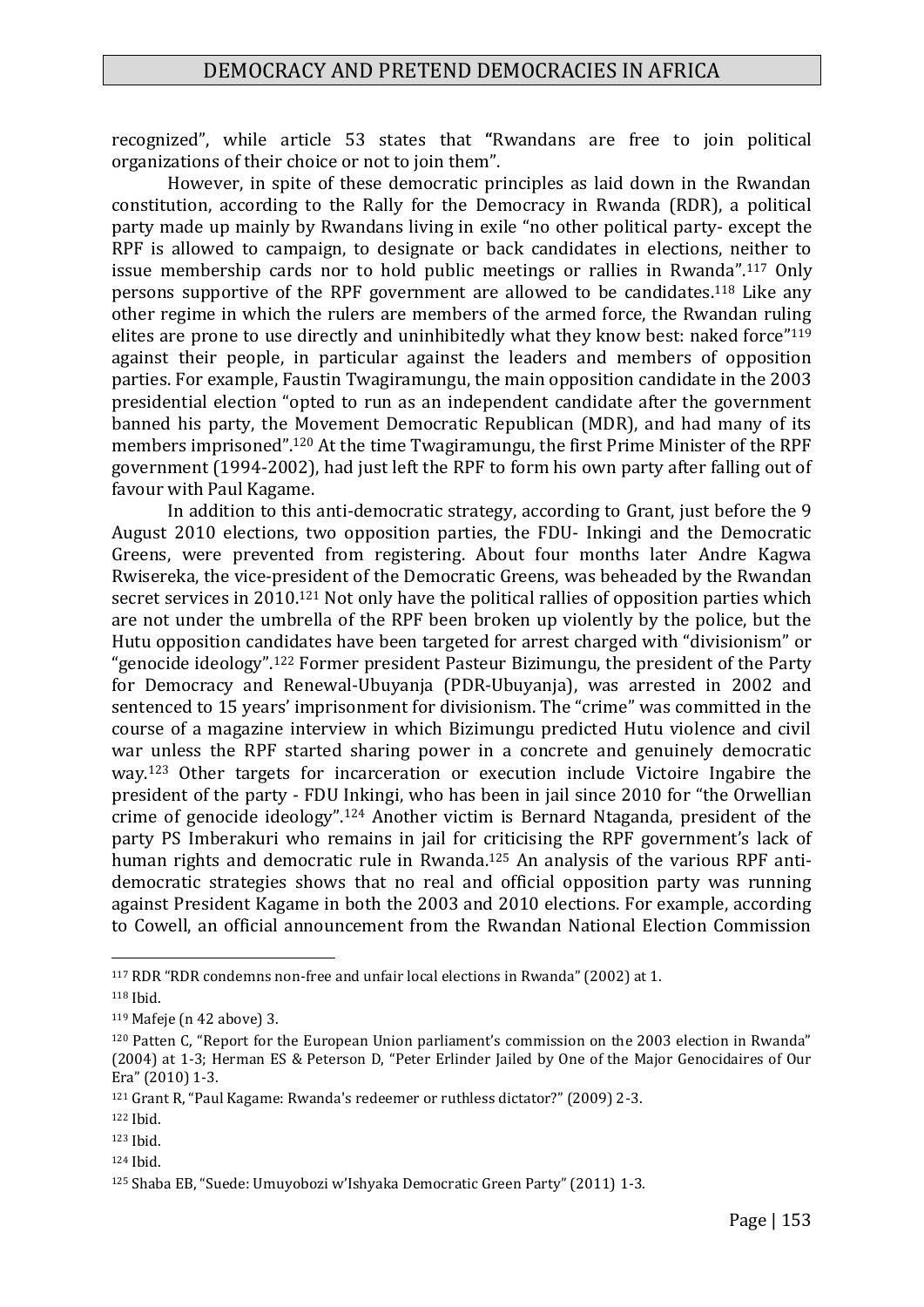on 8 July 2010 confirmed that the four candidates registered for the presidential election and on the ballot paper were Paul Kagame (RPF), Jean Damascene Ntawukuriryayo (Social Democratic Party: SDP), Prosper Higiro (Liberal Party: LP) and Alivera Mukabaramba (Concord Progressive Party: CPP). 126

However, both the SDP and the LP had previously been in an electoral alliance with the RPF during the 2003 Presidential election. The CPP is currently part of the governing coalition with the RPF in parliament which controls 80% of the seats in the Chamber of Deputies. <sup>127</sup> It is the refusal to register opposition parties and the harassment, killing and imprisonment of those who might challenge Kagame's reelection which explains why Kagame got 95.5% of the votes in 2003 and 93.08% of the votes in 2010. 128

#### **10 CONCLUSION**

1

The aim of this research was to find out whether one can identify a separate African democracy or any kind of democracy at all on the continent. This research has found that neither during the pre-colonial era nor the colonial era, could most African states be generally described as democratic according to the Liberal democracy model. It also found that, while there are a small number of *fully democratic* states in the post-colonial era, most African states claiming to be democratic are in fact *pretend democracies*. The arguments above show that what is currently understood by democracy and its values is based on the liberal democracy model which originated from the Western Europe, not from Africa, and that Western European countries and their financial institutions are the ones who at some point in the 1980s introduced liberal democracy and its values to Africa. Since the ideas and values of liberal democracy originated from Western countries, and the values and practices of African monarchies and kingdoms in the precolonial era and African states during the colonial period as well as the post-colonial period were generally undemocratic in terms of their systems of government.

Therefore, we maintain our hypothesis that there could not be a separate African democracy, or a democracy of a special kind, based on African traditions. There cannot be true liberal democracy without fully functioning opposition parties. The fact that the liberal democratic system has succeeded in a few African countries such as Botswana, South Africa and Ghana, which has had its share of military rule and dictatorship, contradicts the myth perpetrated by some African leaders since the early 1960s that western liberal democracy is not compatible with African traditions.

The main recommendation arising from this paper would be that African people should stand up and fight for their democratic rights. "Democracy is a just system of government rightly prized and defended". <sup>129</sup> It is the view of the researcher that African people should say *no* and take action against the continued abuse and exploitation by dictators who pretend to be democratic while violating all the values and principles of a true liberal democratic system. Given that in many African states and in a monarchy such as Swaziland, any protest or activism is ruthlessly crushed, they should use whatever means they can, such as the social media and the press outside their borders.

<sup>126</sup> Cowell F, "Post-Election Reflection: Rwanda's August 2010 Presidential Election" (2010) 1-3. <sup>127</sup> Ibid.

<sup>128</sup> RDR (2002) at 1; The New York Times "Paul Kagame" (2011) at 1-4; Kron "Grenade Strikes Rwanda's Capital" (2010) at 1.

<sup>129</sup> Ofosu-Appiah B, "Ghana, Democracy and the survival of the nation" (2003) at 3.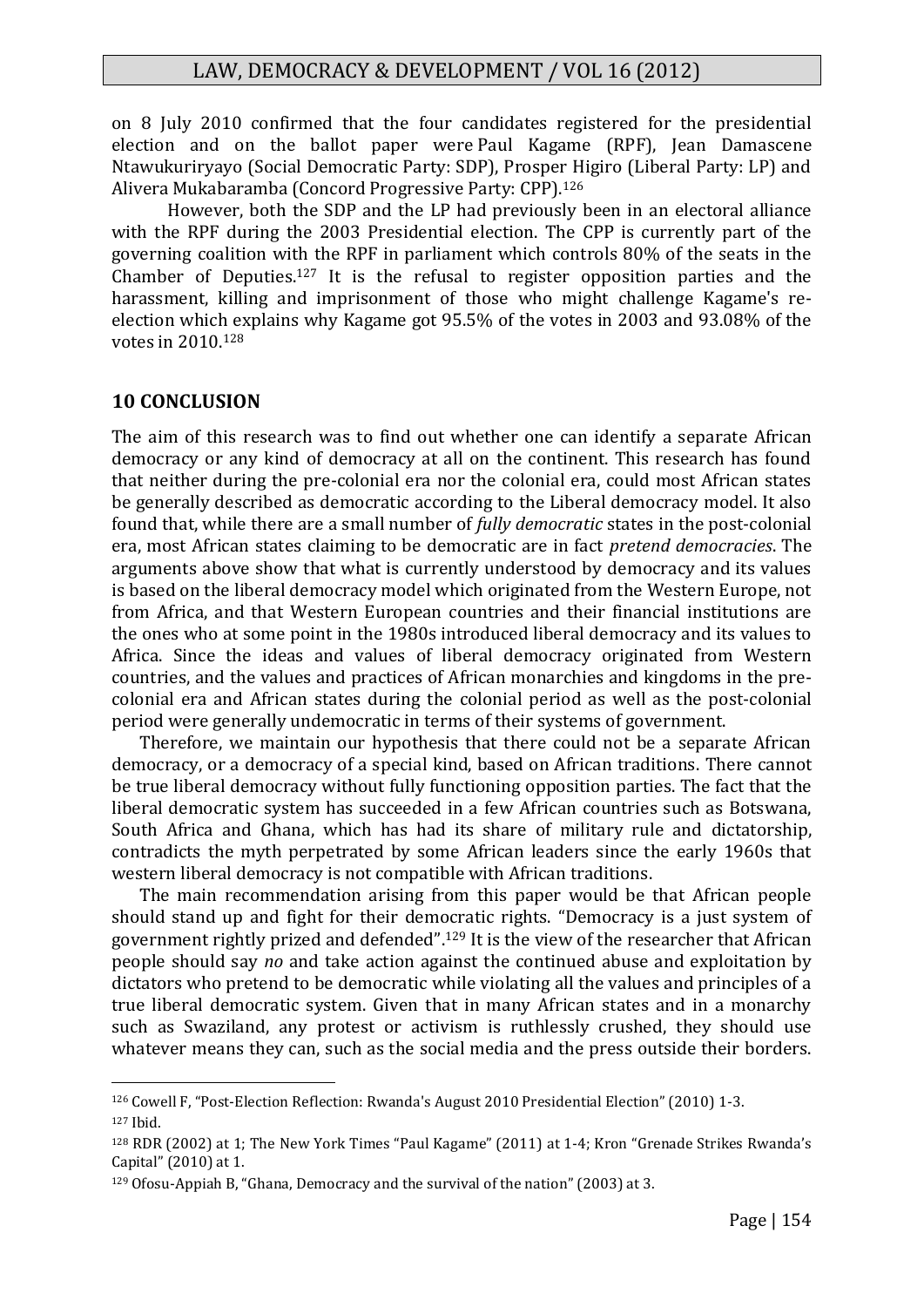It is the responsibility of African academics and pro-democratic citizens to become activists in terms of educating and encouraging African people to challenge and to denounce African leaders who prevent the citizens of their countries from enjoying the human rights and sharing in the material economic benefits that come with a true liberal democracy.

#### **BIBLIOGRAPHY**

#### **Books and chapters in books**

Ahluwalia P *Politics and Post-colonial Theory: African Inflections* London: Routledge (2001).

Barclay H *People without government: Anthropology of Anarchism* London: Kahn & Cienfuegos Press (1992).

Beckman B *Organising the farmers: cocoa politics and national development in Ghana* Nordiska Afrikainstitutet: Uppsala (1976).

Elliot F *A Dictionary of Politics* England: Penguin Books (1973).

Fowler H W & Fowler F G "*The Concise Oxford Dictionary of Current English"* Oxford: Oxford University (1961).

Heywood A *Politics* New York: Palgrave foundation (2003).

Kerf M & Smith W *Privatising Africa's infrastructure, Promise and Challenges Washington*: The institutional Bank for Reconstruction and Development/World Bank (1996).

Kerrod R *World Encyclopaedia* London: Hamlyton Publishing Group (1988).

Kiggundu M N "Civil services reform: limping in the 21st century" in Minogue M, Polidano C, & Hulme D. *Beyond the New Public Management: Changing ideas and Practices in governance* Cheltenham: Edward Elgar (1998).

Leonard T M *Encyclopaedia of the World* Oxford: Tylor & Francis Publishers (2006).

Lipset SM & Rokkan S in *Party Systems and Voter Alignments* eds: *Introduction* New York: Free Press (1967).

Madi P *Leadership Lessons from Emperor Shaka Zulu the Great* Randburg: Knowledge Resources (2000).

Mfuniselwa J B *Ubuntu: The essence of democracy* Cape Town: Novalis Press (1996).

Pausewang S Tronvoll K & Aalen L *Ethiopia since the Derg: a decade of democratic pretension and performance* London: Zed books (2002).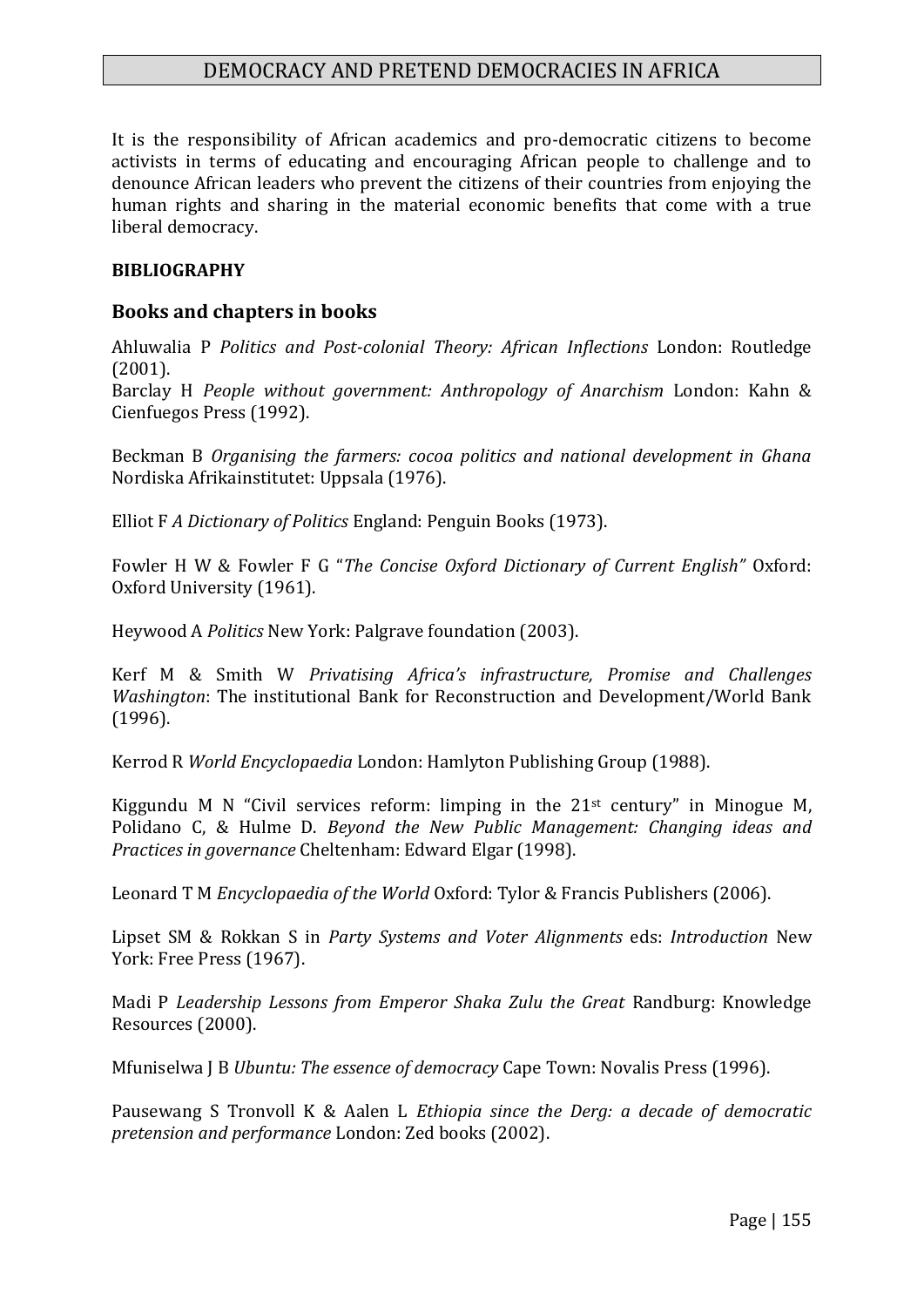Prunier G *Africa's World War: Congo, the Rwandan genocide, and the making of a continental catastrophe* Oxford: Oxford University Press (2009).

Roux A *Everyone's guide to the South African Economy* Paal: Zebra Press (2002).

Schattschneider E E *Party government* New York: Rinehart (1942).

*The Europa World Year Book 2003* (44th Edition) London: Europa Publications (2003).

Thomas C S *Research guide to U.S. and international interests group* USA: Greenwood Publishing Group (2004).

## **Journal articles**

Austin G "Markets, democracy and African economic growth: liberalism and Afropessimism reconsidered" (2000) *The Commonwealth journal of international affairs* 543.

Breytenbach WJ "Ruler, labels and Mercantilists" (2002) 32 *Africa insight* 2.

Chemhuru M "Democracy and the Paradox of Zimbabwe: Lessons from Traditional Systems of Governance" (2012) 3 (10) *The Journal of Pan African Studies* 185.

Dolo E "Opposition parties: Benefits and Challenges in Building Democracy" (2006) *The Perspective* 1 at http://www.theperspective.org (accessed 17 September 2008).

Fayemi A K "Towards an African Theory of Democracy: Thought and Practice" (2009) *1(1) A Journal of the Philosophical Association of Kenya (PAK)* 101

Fobih N "Dynamics of Political Parties' Administration in Ghana" (2010) 1 (57) *Africa Today* 24.

Franck TM "The Emerging right to democratic governance" (1992) 1 (86) *The American Journal of International Law* 46 at http://www.jstor.org/stable/2203138 (accessed 15 March 2012).

Gyimah-Boadi E & Amoah Awuah Mensah K "The growth of democracy in Ghana despite economic dissatisfaction: a power alternation bonus?" *Afrobarometer* (2003) 28 at <http://m.idasa.org/media/uploads/outputs/files/Afrobarometer%20No.%2028.pdf> (accessed 31 July 2012).

Hoeane T "Under Strain: The Racial/Ethnic Interpretation of South Africa's 2004 Election" (2004) 3 (2) *Journal of African Elections* 3.

Iwuchukwu O "Democracy and Regional Ontologies" in Oguejiofor J O *African Philosophy and Public Affairs (*1998) 83.

Lewis L "Slavery Time for some home truths" (2003) 414 New *African* 58.

Molomo M G "Pula" (2001) 15 (2) *Botswana Journal of African Studies:* Special issue 2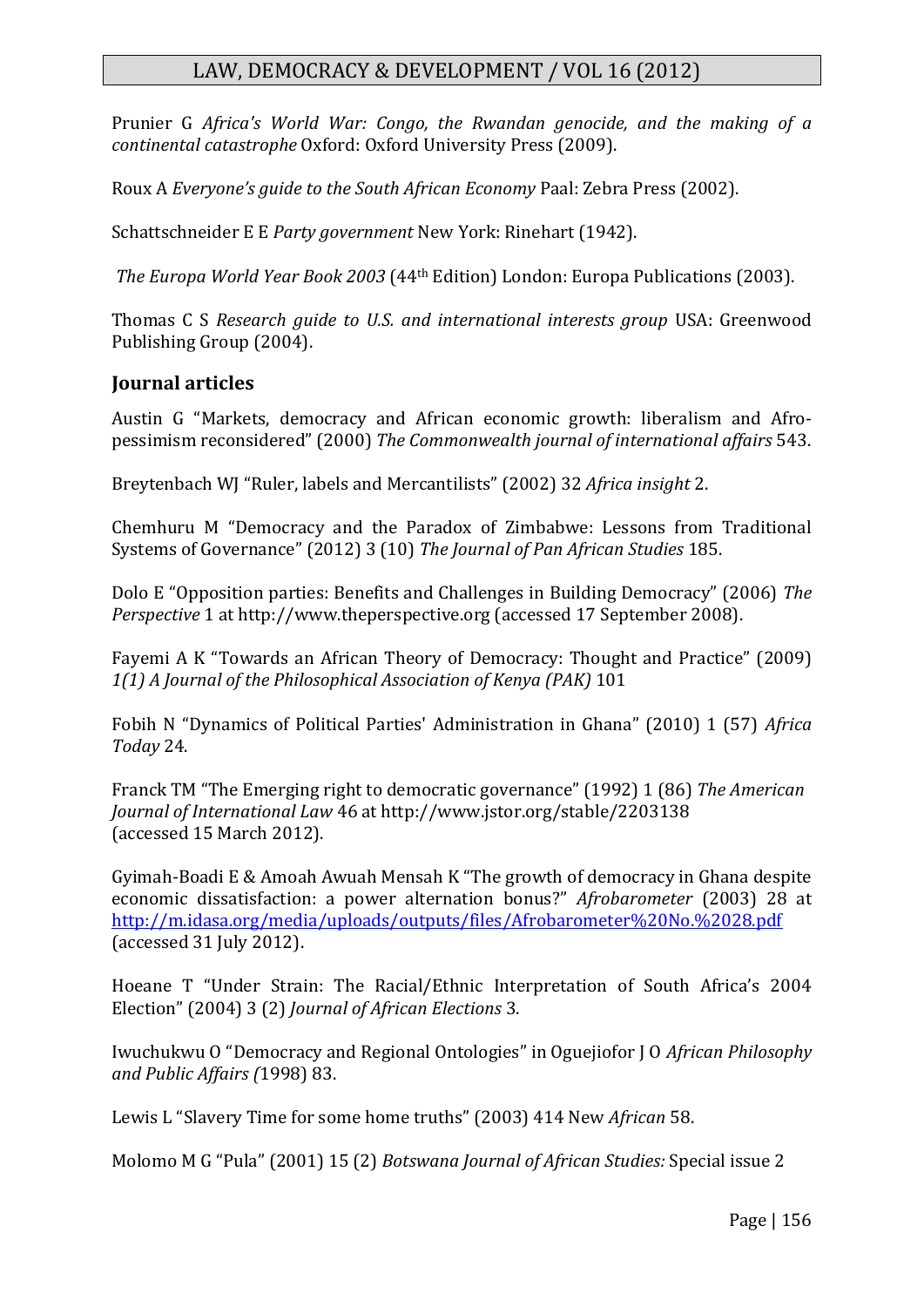Motsamai D "Swaziland: can southern Africa's last absolute monarchy democratise?" (2011) 20 *African Security Review* 2

Nabudere DW "Traditional and modern political systems in contemporary governance in Africa" (2003) 3 (1) *Journal of African Elections* 13.

Posel D "What's in a name? Racial categorisations under apartheid and their afterlife" (2001) 47 *Transformation* 53

Teshome W "Opposition parties and the politics of opposition in Africa: A critical analysis" (2009) 4(5) *International Journal of Humanities and Social Sciences* 1

Vansina J "A Comparison of African Kingdoms" (1962) 32 (4) *Journal of the International African Institute* 324.

#### **UN documents, court cases and constitutions**

African Charter on Human and Peoples' Rights" (1981) at http://www.hrcr.org/docs/Banjul/afrhr2.html (accessed 23 May 2012).

*Minister of Home Affairs v National Institute for Crime Prevention and the Re-Integration of Offenders (NICRO) and others* 2004 (42) (CCT 03/04) at<http://www.saflii.org/za/> cases/ZACC/2004/10.pdf (accessed 23 May 2012).

The Constitution of Botswana at <http://www.chr.up.ac.za/undp/domestic/> docs/c\_Botswana.pdf (accessed 23 May 2012).

The Constitution of Lesotho" (1993) at http://www.gov.ls/ documents/Lesotho [Constitution .pdf](http://www.gov.ls/%20documents/Lesotho%20Constitution%20.pdf) (accessed 23 November 2011).

The Constitution of the Republic of South Africa Pretoria (1996).

The Constitution of the Republic of Rwanda (2003) at <http://www.rwandahope.com/constitution.pdf> (accessed 6 December 2011).

UN Report ''République Démocratique du Congo, 1993-2003'' (2010 at www.un.org (accessed 12 December 2010).

Universal Declaration of Human Rights (1948).

#### **Newspaper articles**

Kleinschmidt M "Is 'Free and fair' a thing of the past?" *Cape Argus* 5 February 2009.

Makalima M "Motormouth or Marthyr? How will the world remember Muammar Gaddafi, Libya's eccentric dictator?" *Drum Magazine* 3 November 2011*.*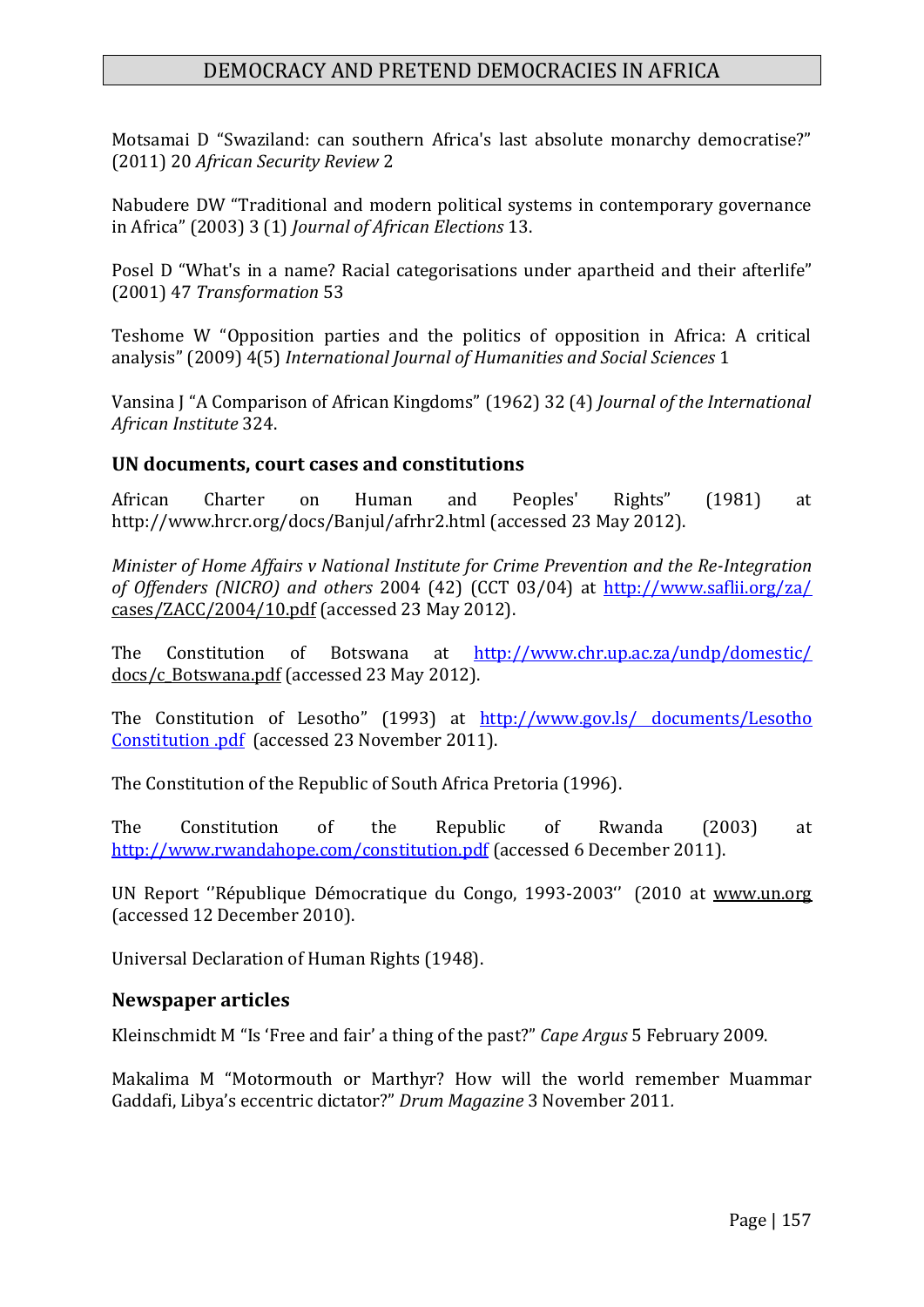Putnam R D "With Libya's megalomaniac philosopher-king" The *Wall Street Journal* 26 February 2011 <http://www2.d125.org/~aconneen/citizenu/civilsociety.pdf> (accessed 18 November 2011).

Rwema IT "Behind the Presidential curtains" *Inyenyeri news* January 2012 at http://www.inyenyerinews.org/amakuru-2/behind-the-presidential-curtains-2/ (accessed 24 May 2012).

Shaba E B "Democratic Green Party" *Umusoto* 29 April 2011 at <http://groups.yahoo.com/group/Umusoto/message/30347> (accessed 14 November 2011).

Swaziland Solidarity Network "Are Swazis now not forced to do it the Tinkhundla way?" *Swazi Times* at <http://swazilandsolidaritynetworkcanada.wikispaces.com/>(accessed 1 December 2011).

## **Research papers, working paper and reports**

Booysen S "The Political Environment of Election 2009: Democracy and Contestation" (2009) *EISA* 3, at <http://www.eisa.org.za/PDF/eusa2009bk.pdf> (accessed 31 July 2012).

Boyne G A; James O; John P & Petrovsky N "Changing the guard or moving the desk chairs: political change and performance change in English local government" (2008). Paper presented to the UK Political studies Association 2008 Annual Conference Panel at http://www.cf.ac.uk/carbs/research/groups/clrgr/research/public/leadership.html (accessed 07/10/2008).

Cloete F Merrifield A & Masiteng K "Assessing sustainability in developing Countries: work in progress in South Africa" (2003). Paper presented at the annual congress of the International Institute of Administrative Sciences (IIAS), Yaoundé.

Kintu R "The truth behind the Rwanda tragedy" (2005). Document presented to the U.N. Tribunal on Rwanda, Arusha at http://www.grandslacs.net/doc/3588.pdf (accessed 18 April 2011).

Mafeje A "Democratic governance and new democracy in Africa: agenda for the future" (2002) Prepared for presentation at the African Forum for Envisioning Africa, Nairobi at <http://www.uneca.org/itca/governance/Documents/ArchieMafeje2.pdf> (accessed 17 November 2011).

Mangcu X "Role of lobby, civic groups in democratization: A political culture framework" (2003), Paper, read at the African Conference on democracy: Pretoria.

Mesfin B "The danger of African liberation movements" (2008) The Institute for Security Studies at http://www.iss.co.za/pgcontent.php?UID=17274 (accessed 22 July 2008).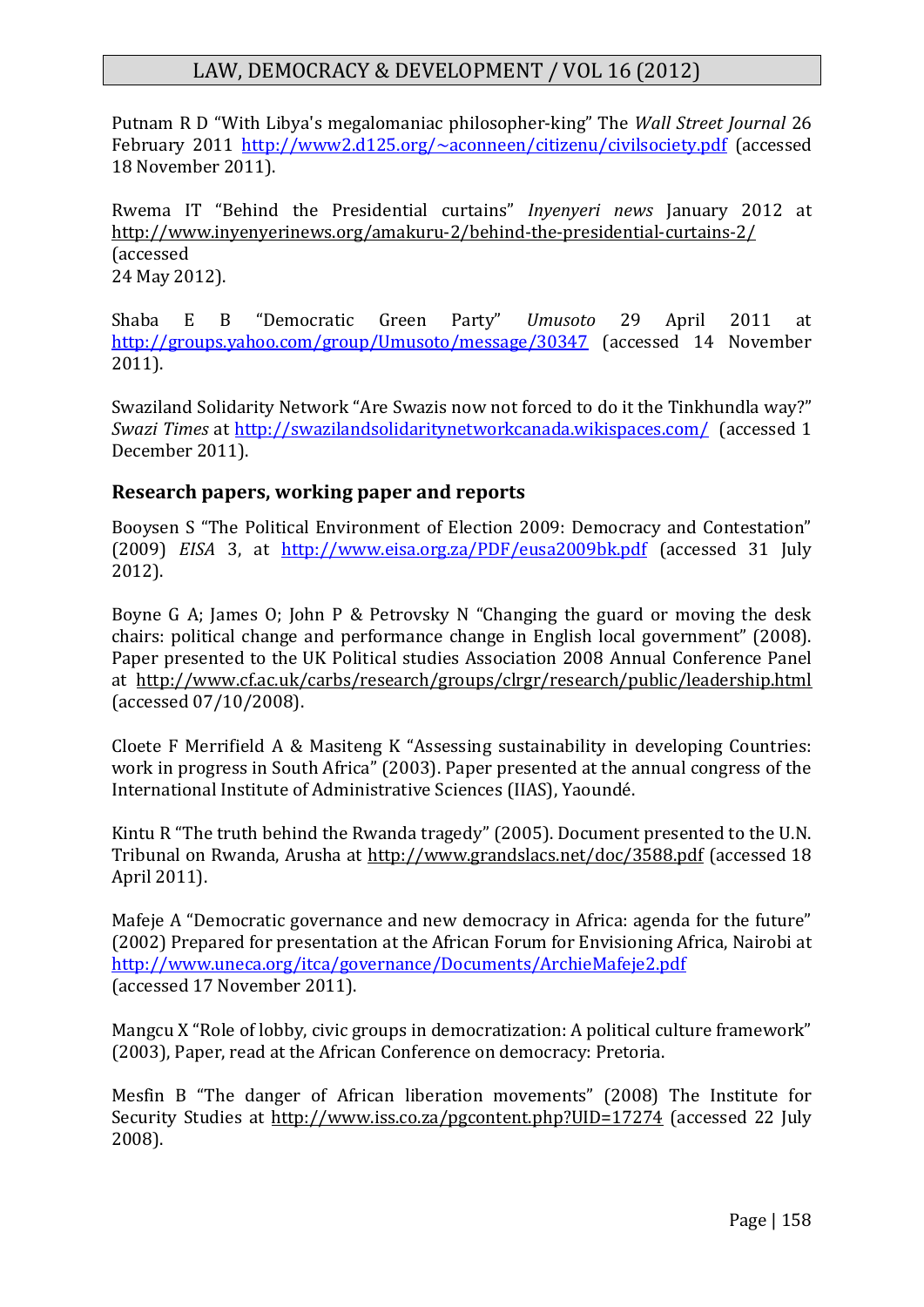Nyamnjoh F B "Our traditions are modern, our modernities traditional: Chieftaincy and democracy in contemporary Africa" (2004) at <http://www.nyamnjoh.com/> files/chieftaincy and democracy in contemporary africa.pdf (accessed 25 May 2012).

Olaleye W "Democratic consolidation and political parties in Lesotho" (2003) 2 (15) *EISA Occasional Paper at* [http://www.eisa.org.za](http://www.eisa.org.za/) (accessed 8 May 2011).

Schlemmer L "Testing times for democracy in South Africa: Assessing the results of a July 2008 *MarkData* political opinion survey" (2008) at <http://www.markdata.co.za/news1.html> (accessed 16 February 2012).

#### **Electronic sources**

Afrobarometer "Poll of 18 African Countries Finds All Support Democracy" (2006) at [http://www.worldpublicopinion.org/pipa/articles/brafricara/209.php?](http://www.worldpublicopinion.org/pipa/articles/brafricara/209.php) (accessed 24 November 2011).

Brunts L "Ghana: Africa's Rising star" (2008) at [http://www.cddghana.org/n](http://www.cddghana.org/)ews.aspx? news=166 (accessed 26 March 2012).

Centre for Democratic Development in Ghana (2009) at http://www.cddghana.org/news.aspx?news=166 (accessed 26 March 2012).

Clinton HR "Remarks at African Union: Addis Ababa, Ethiopia" (2011) at <http://www.state.gov/secretary/rm/2011/06/166028.htm> (accessed 4 July 2011).

Cowell F "Post-Election Reflection: Rwanda's August 2010 Presidential Election" (2010) at [http://www.consultancyafrica.com/index.php?option=com\\_content&view=article&id](http://www.consultancyafrica.com/index.php?option=com_content&view=article&id%20=497)  [=497](http://www.consultancyafrica.com/index.php?option=com_content&view=article&id%20=497) (accessed 2 December 2011).

Cyllah A "Democracy and Elections in Africa: Recent Trends and the Role of the International Community" (2010) at [http://www.ifes.org/Content/Publications/](http://www.ifes.org/Content/Publications/%20Testimony%20/2010/%20Democracy-and-Elections-in-Africa.aspx)  [Testimony /2010/ Democracy-and-Elections-in-Africa.aspx](http://www.ifes.org/Content/Publications/%20Testimony%20/2010/%20Democracy-and-Elections-in-Africa.aspx) (accessed 24 November 2011).

EISA "Swaziland: The 1964 election" (2008) at [http://www.eisa.org.za/WEP/](http://www.eisa.org.za/WEP/%20swa1964election.htm)  [swa1964election.htm](http://www.eisa.org.za/WEP/%20swa1964election.htm) (accessed 1 December 2011).

Freedom House "Freedom in the World 2008 – Swaziland" (2008) at [http://www.unhcr.org](http://www.unhcr.org/) /refworld/docid/487ca260c.html (accessed 23 May 2012).

Freedom House "Botswana Rights and Liberties Report" (2010) at http://www.africa. com/botswana/report (accessed 18 January 2012).

Ghanadistricts "Ghana under Kwame Nkrumah: Social and economic developments" (2006) at http://ghanadistricts.com/home/? =49&sa=4768&ssa=786 (accessed 24 May 2012).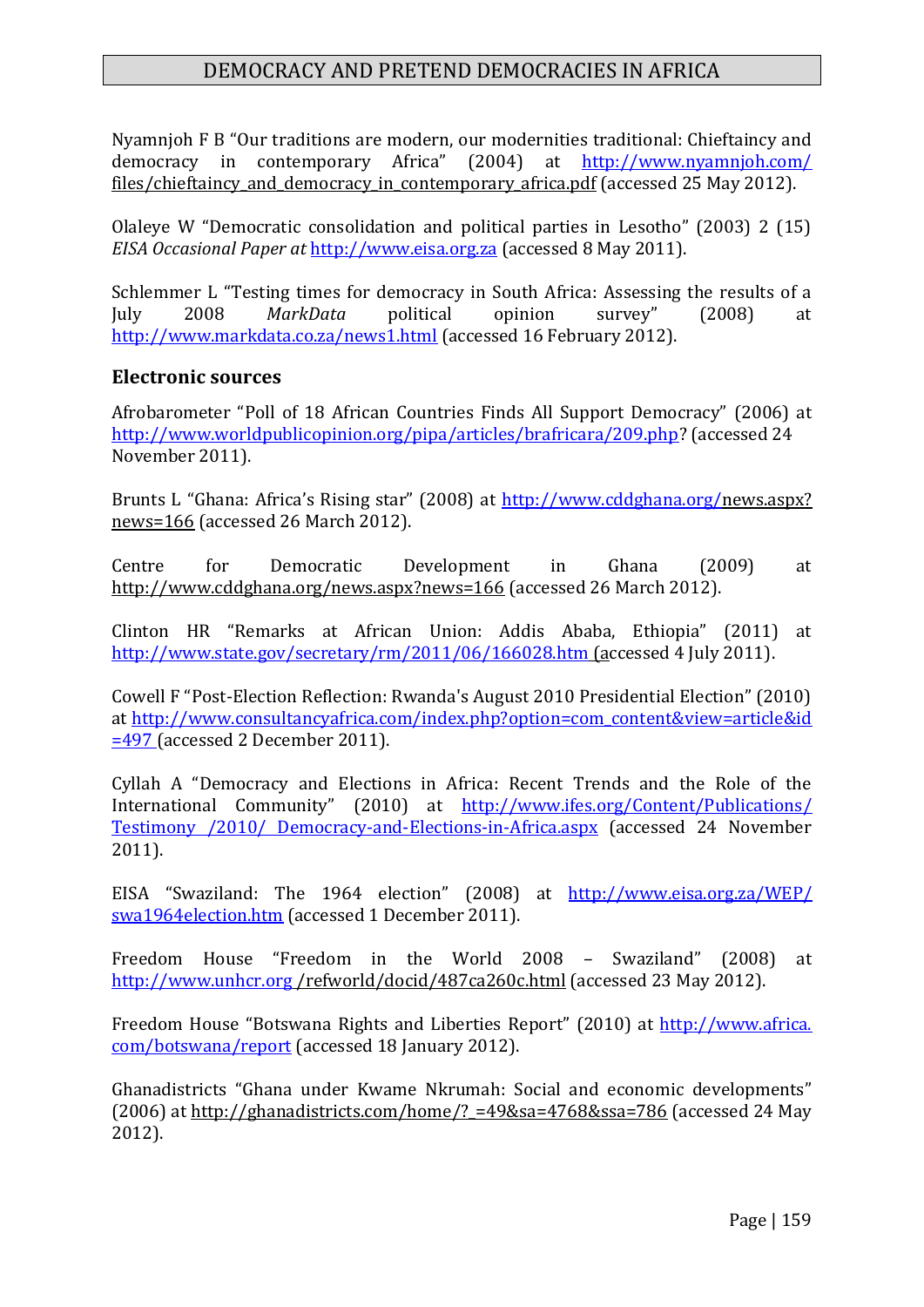Grant R "Paul Kagame: Rwanda's redeemer or ruthless dictator?" (2009) at <http://www.telegraph.co.uk/news/worldnews/africaandindianocean/rwanda> (accessed 2 December 2011).

Herman E S & Peterson D "Peter Erlinder Jailed by One of the Major Genocidaires of Our Era" (2010) at http://www.progressiveavenues.org/Peter\_Erlinder.html (accessed 17 February 2012).

ISS "Term limits for heads of state" (2009) at [http://www.iss.co.za/pubs/Other/ahsi/](http://www.iss.co.za/pubs/Other/ahsi/%20HammerstadMono/Chap7.pdf)  [HammerstadMono/Chap7.pdf](http://www.iss.co.za/pubs/Other/ahsi/%20HammerstadMono/Chap7.pdf) (accessed 23 November 2009).

Kalley J & Olaleye W "Election Update 2003" (2011) *at www.cigilibrary.org* (accessed 25 November 2011).

Kron J "Grenade Strikes Rwanda's Capital Two Days after Election" (2010) at http://www. nytimes.com/2010/08/12/world/africa/12rwanda.html (accessed 2 December 2011).

McCall-Smith S "Botswana: The best of Africa" (2003) at [http://www.telegraph](http://www.telegraph/) .co.uk/travel/destinations/africaandindianocean/botswana/728232/Botswana-Thebest-of-Africa.html (accessed 23 May 2012).

McCullum H "Ruling party sweeps in to victory in Botswana" (1999) at http://www.sardc.net/sd/election99/Botswana/bots\_sweep.html (accessed 25 November 2011).

Mugizi P K "Nkore kingdom will remain a dream" (2011) at [http://polycarpm.](http://polycarpm/) wordpress.com/2011/10/26/nkore-kingdom-will-remain-a-dream/ (accessed 25 November 2011).

Nyati P "MDC Spokesperson interview with SABC reporters" (2004) at http://iafrica.com /news/worldnews/272471.html (accessed 05 March 2012)

Mzizi J "[Swaziland country report](http://dspace.cigilibrary.org/jspui/handle/123456789/31514)" (2011) at www.cigilibrary.org (accessed 25 November 2011).

Ndikumana V "Healing the Wounds of the Past and Promoting Development in Rwanda: The Church's Stance on the Genocide and Civil War" (2011) at [http://www.eed.de/fix/files/doc/110707\\_Dokumentation\\_Afrikatagung.pdf#page=71.](http://www.eed.de/fix/files/doc/110707_Dokumentation_Afrikatagung.pdf#page=71) (accessed 30 November 2011).

Obeng K W "Democracy in Africa's Post-Conflict States" (2011) at <http://www.pambazuka.org/aumonitor/comments/2356/> (accessed 24 November 2011).

Ofosu-Appiah B "Ghana, Democracy and the survival of the nation" (2003) at <http://www.ghanaweb.com/GhanaHomePage/features/artikel.php?ID> (accessed: 26 March 2012).